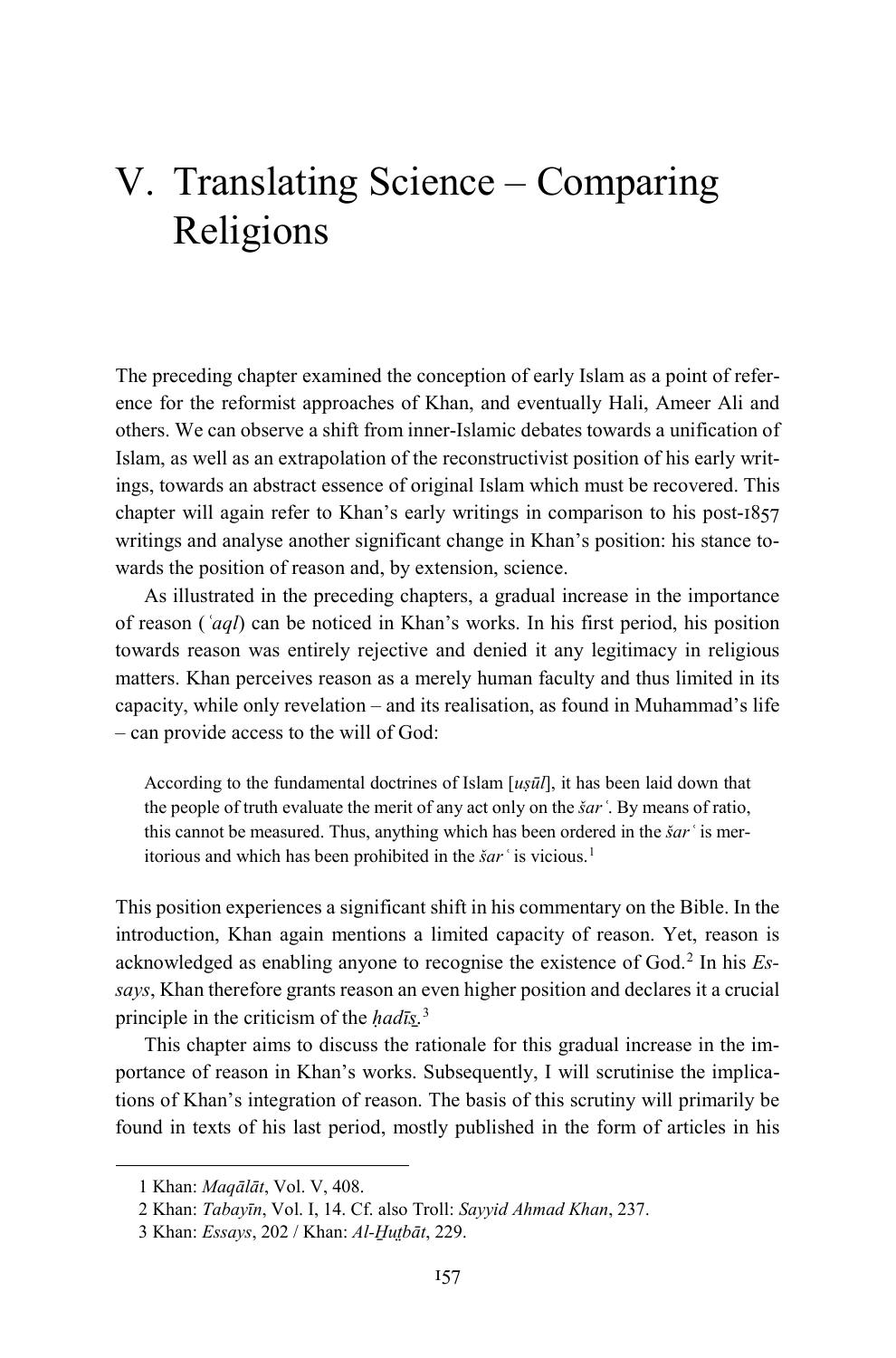journal *Tahẕīb al-Aẖlāq*, which was launched only shortly after his return from London in 1871. The journal was published until 1897, but was discontinued twice. Lastly, I will discuss Khan's approach to the comparison of religions, which changed tremendously in his last period after 1870.

## 1. Science and Religion

-

In his article "'Science' and 'Religion': Constructing the Boundaries," Peter Harrison argues that science was invented only in the period of 1780-1850. Before this period, he states that it is impossible to distinguish science and religion as independent entities:

So inextricably connected were the dual concerns of God and nature that it is misleading to attempt to identify various kinds of relationships between science and religion in the seventeenth and eighteenth centuries.<sup>[4](#page-1-0)</sup>

Aristotle's work, for example, gave nature or the experiential world in general a central position in religious discourse. These texts, which were lost after the fall of the Western Roman empire in the  $4<sup>th</sup>$  and  $5<sup>th</sup>$  centuries, were rediscovered through Arabic translations in the  $12<sup>th</sup>$  century. At this time, Aristotle's appreciation of the material world resulted in a "reconsideration of how knowledge of the world related to knowledge of divine things."[5](#page-1-1) Aristotle assumes that the world is organised as a chain of causality. Every occurrence in the world can be traced back to a cause which again must be caused by another prior cause. But this assumption of a causal chain must have, according to Aristotle, a primary cause as its starting point. Christian theologians – and in particular Thomas Aquinas (1225-1274), one of the most prominent representatives of natural theology – identified the Aristotelian first cause with God. Consequently, natural theology bestows the material world with a relation to God. The material world allows one to deduce divine knowledge from it. Aquinas thus perceives this conception of "science" – albeit designated as natural philosophy –as a sub-discipline of theology, as knowledge

<span id="page-1-0"></span><sup>4</sup> Peter Harrison: "'Science' and 'Religion': Constructing the Boundaries," *The Journal of Religion* 86, no. 1 (2006), 86.

<span id="page-1-1"></span><sup>5</sup> Peter Harrison: *The Territories of Science and Religion* (Chicago, [et al.]: University of Chicago Press, 2015), 67.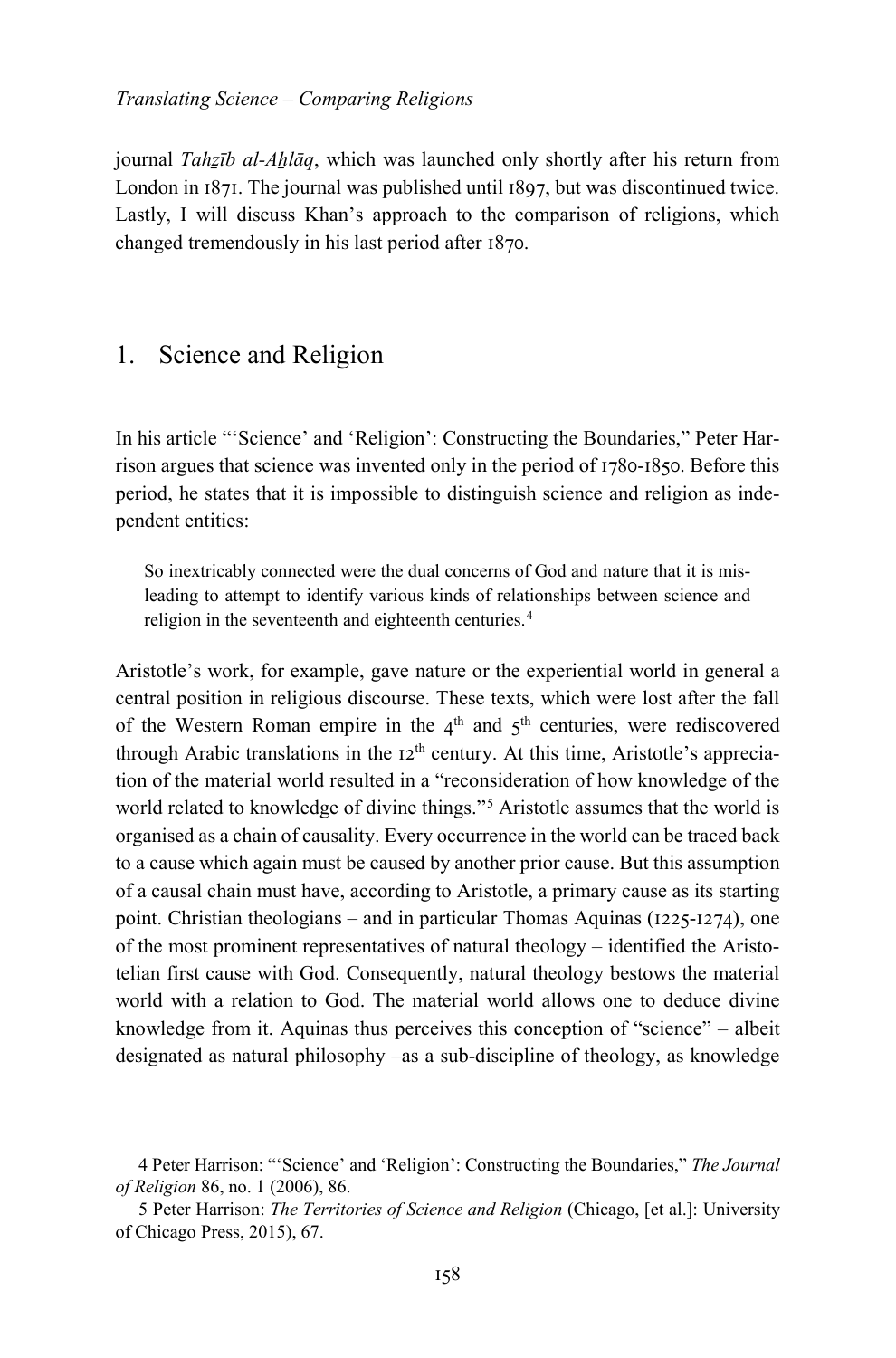of nature and the material world rather complements divine knowledge. As Harri-son writes:<sup>[6](#page-2-0)</sup>

The systematic study of nature, exemplified in Aristotelian natural philosophy, plays the role of science, and in that role provides premises for a natural theology – that is to say, evidence of the existence and nature of God derived from the natural world alone.<sup>[7](#page-2-1)</sup>

During the  $17<sup>th</sup>$  century, however, this link between natural philosophy and natural theology begins to loosen. As a result of the Protestants' preference for a literal understanding of the Bible, philosophers like Francis Bacon (1561-1626) refused to interpret nature allegorically or symbolically as mirroring God. But this must not be understood as an attempt to break the link of natural philosophy with religion. Bacon rather aimed to present a genuinely Christian view on nature as purified of any foreign influences – or, in other words, "pagan philosophy." He does not propagate a disjunction of nature from the divine sphere, but rather relocates the link:

[T]he works of God […] do shew the omnipotency and wisdom of the maker, but not his image.<sup>[8](#page-2-2)</sup>

While natural philosophy hitherto bestowed creatures with a symbolic divine meaning, nature comes to be imagined as consisting of natural laws that could be deduced only by experiment. The allegorical search for a meaning beyond the material world was replaced by nature as a self-sufficient research object. Nature increasingly acquired an independent position and was separated from the interpre-tation of the scripture.<sup>[9](#page-2-3)</sup> The assumption of laws governing nature compensated for this apparently loosened link between the material and the divine world, for God was imagined as the creator of these laws. Thus, any natural event could always inevitably be traced back to God's activity.

Still, Harrison identifies this loosened connection as the reason for a later disjunction of natural philosophy from religion, as the equation of natural laws with the actions of God implicates a lack of distinction – so that "the operations of nature could be understood as having either divine causes, or natural causes, but not both at once."[10](#page-2-4)

Harrison recognises this development as a result of an externalisation of religion. In the aftermath of the Reformation, the interior conception of *religio* in the

<span id="page-2-2"></span><span id="page-2-1"></span><span id="page-2-0"></span>-

<span id="page-2-3"></span>9 Ibid., 77f.

<sup>6</sup> Ibid., 67f.

<sup>7</sup> Ibid., 68f.

<sup>8</sup> Francis Bacon as quoted by Ibid., 76.

<span id="page-2-4"></span><sup>10</sup> Ibid. 80.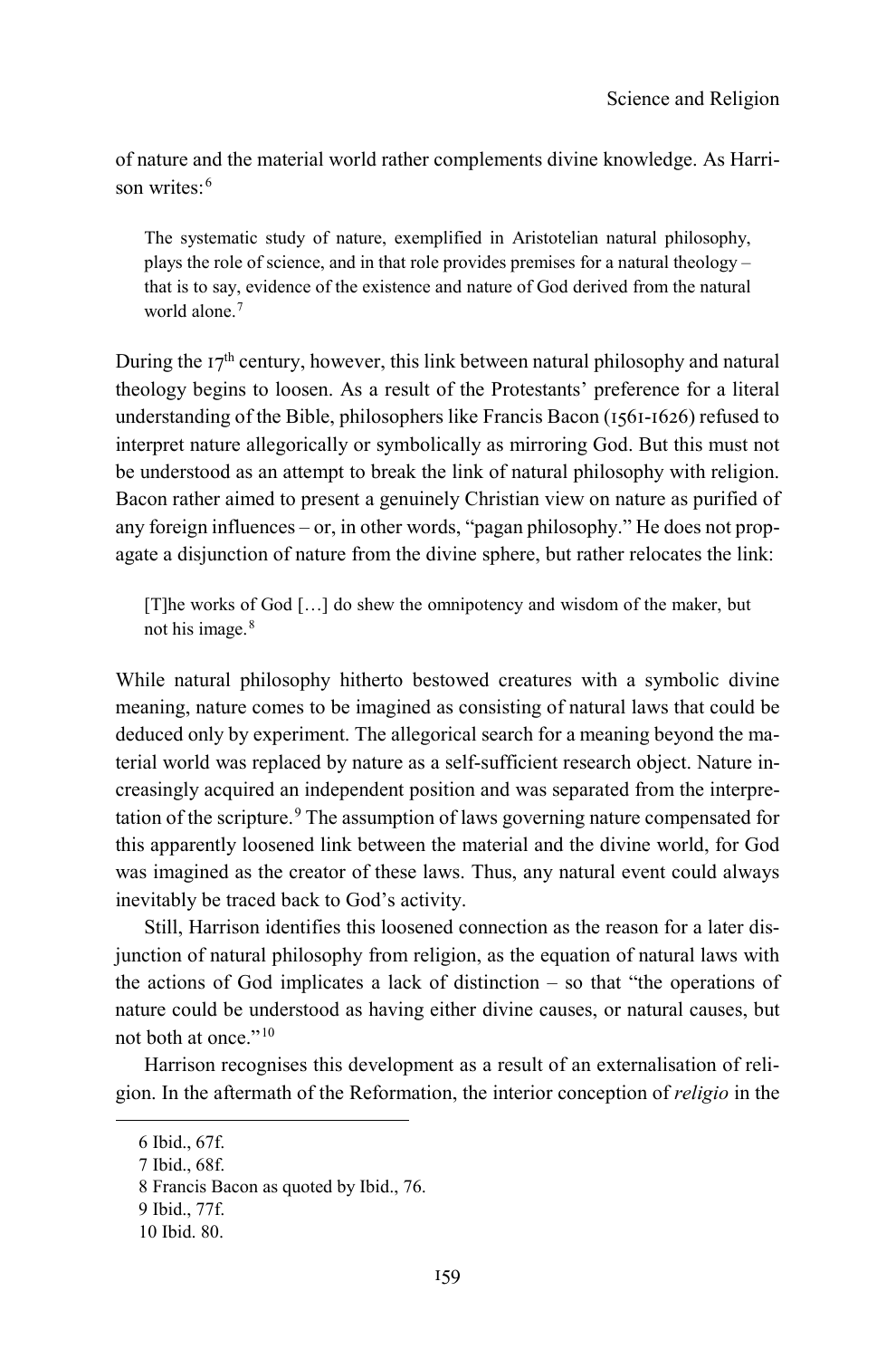meaning of belief steadily ceased, as Christianity's exclusive claim for truth could no longer be sustained in the aftermath of the confessional wars. Consequently, *religio* – which was firmly identified with Christianity – lost its singularity, too, and came to be more and more reinterpreted as plural. This pluralisation of *religio* was accompanied by a reification implying a shift in the meaning of religion, which came to be perceived rather as system of belief.<sup>[11](#page-3-0)</sup> Combined with the aforementioned disappearance of an allegorical reading of divine nature in natural philosophy, this understanding allowed for the new linkage of religion and natural philosophy. Nature came to be perceived as a "book" of natural theology. Thus, natural philosophy still had to be legitimised by its relation to and its utility for religion. Religion and natural philosophy were perceived as two different forms of reasoning which, nevertheless, depended on one other.<sup>[12](#page-3-1)</sup>

But in the  $19<sup>th</sup>$  century, Harrison observes a steady separation of natural philosophy from religion, which was most significantly illustrated by the change of nomenclature to science. Harrison recognises "the creation of a special professional identity (the scientist), the specification of a distinguishing set of methods (the scientific method), and the replacement of a traditional nomenclature" as indica-tors of this process, which was not fully completed until the 1870/80s.<sup>[13](#page-3-2)</sup> Religion lost its legitimating position since science was no longer bound to the presumption of God as the maintainer of natural laws. For, as shown above, God and nature are equated so that God becomes interchangeable with natural laws. The previous assumption of two types of reasoning which had allowed for a legitimation of natural philosophy, on the basis of religion's supporting role, was reversed. Science no longer depended on legitimation from religion, but conversely claimed to offer a unique access to truth and could even serve as legitimation for religion itself. Religion was now defined on the basis of science: "Religion was what science is not $"14$  $"14$ 

In order to solidify this newly achieved independence, the emergence of the notion of science was accompanied by the argument of a "conflict myth" between religion and science. This new notion was imagined as universal and projected on the past in order to demonstrate the inherent incompatibility of religion and science:[15](#page-3-4)

<span id="page-3-0"></span><sup>11</sup> Ibid., 146, 187.

<span id="page-3-1"></span><sup>12</sup> Ibid., 152, 155.

<span id="page-3-2"></span><sup>13</sup> Ibid., 170.

<span id="page-3-3"></span><sup>14</sup> Ibid., 187; cf. also Ibid., 169f.

<span id="page-3-4"></span><sup>15</sup> Ibid., 171f.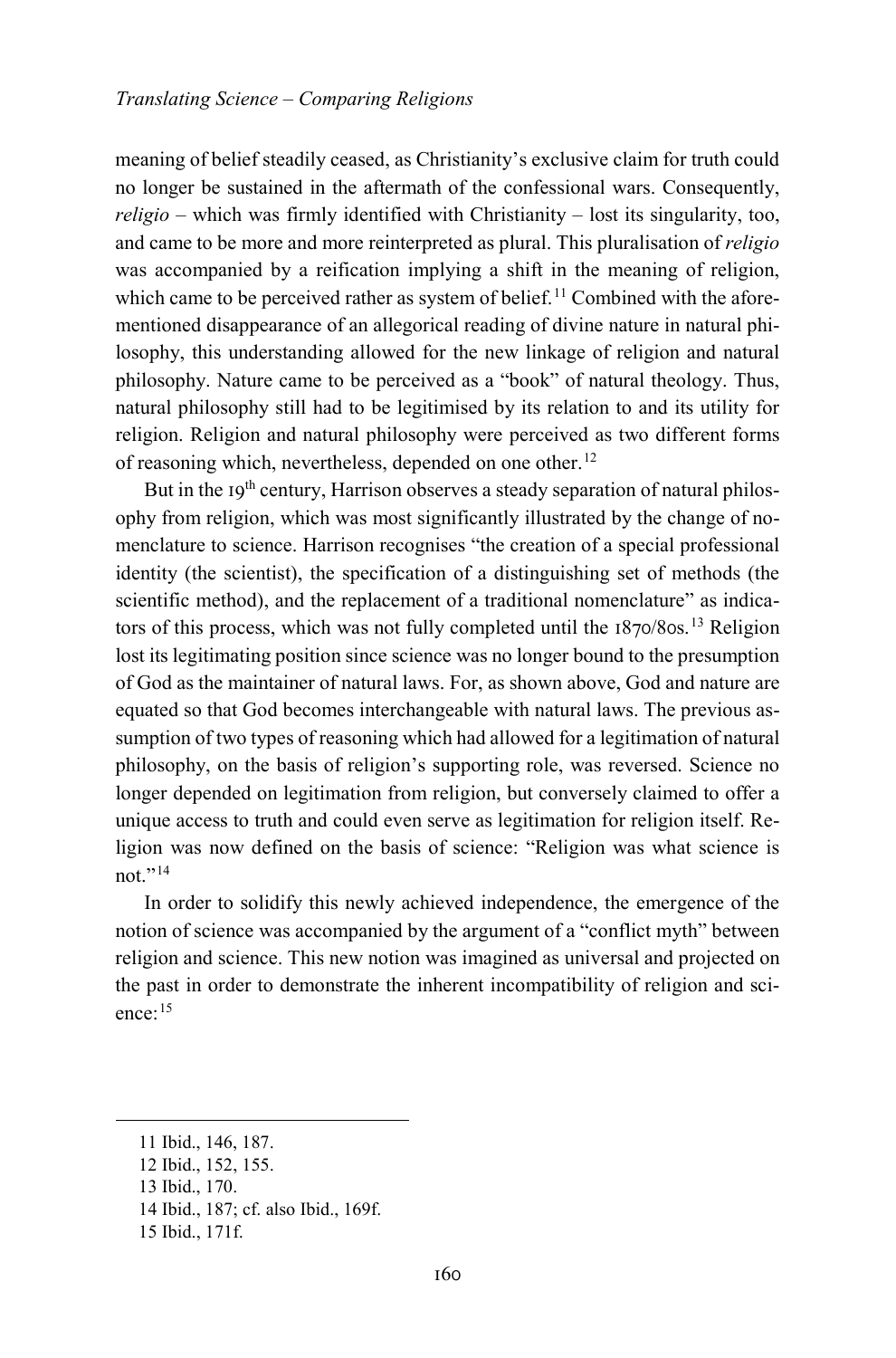There is no doubt, for instance, that Galileo was tried by the Inquisition and forced to recant the Copernican hypothesis. But to cite this as an instance of science-religion conflict is to misconstrue the context. For a start, the Catholic Church endorsed the scientific consensus of the period, which, on the basis of the available evidence, held that the earth was stationary in the middle of the cosmos. To this extent it might be better to characterize the episode as a conflict *within* science (or, more strictly, within astronomy and natural philosophy) rather than between science and religion.[16](#page-4-0)

The reification and externalisation of religion firstly supported the emergence of natural philosophy as a discipline under the umbrella of a single area of knowledge with varying types of reasoning. But a simplified reading of Aristotle, which lacked an unequivocal distinction between God's action and the natural laws, aided a separation of natural laws from an inevitable acknowledgement of God, and thus paved the way for science steadily acquiring an independent position from religion. When religion lost its legitimating position for science, religion itself became dependent on science: "[…] 'religion' has now become a contrast case for modern science. Religion is what science is not: a kind of negative image of science [...]."<sup>[17](#page-4-1)</sup>

#### 1.1 Science Gaining Influence in Northern India

The Charta of 1813 states that the "introduction and promotion of knowledge of the sciences among the inhabitants of the British India" shall be promoted through education.[18](#page-4-2) Deepak Kumar, however, notes that the Charta was not specific about "which system of science, indigenous or European, was to be preferred."<sup>[19](#page-4-3)</sup> While, in the beginning, it was aimed at teaching "modern" science in Arabic or Sanskrit translations along with "indigenous" texts, this practice was abolished as a result of the Anglicist-Orientalist controversy. Kumar even comes to the conclusion that "[s]cience education thus did not fit into the exigencies of the Company Raj."<sup>[20](#page-4-4)</sup>

David Lelyveld states in his *Aligarh's First Generation* that education and its adaptation to European models was a task rather conferred to Indians of the *šarīf*culture:

<sup>16</sup> Ibid.,172f.

<sup>17</sup> Ibid., S. 187.

<span id="page-4-4"></span><span id="page-4-3"></span><span id="page-4-2"></span><span id="page-4-1"></span><span id="page-4-0"></span><sup>18</sup> Deepak Kumar: *Science and the Raj: 1857-1905* (New Delhi, Oxford: Oxford University Press, 2006), 48.

<sup>19</sup> Ibid.

<sup>20</sup> Ibid., 51.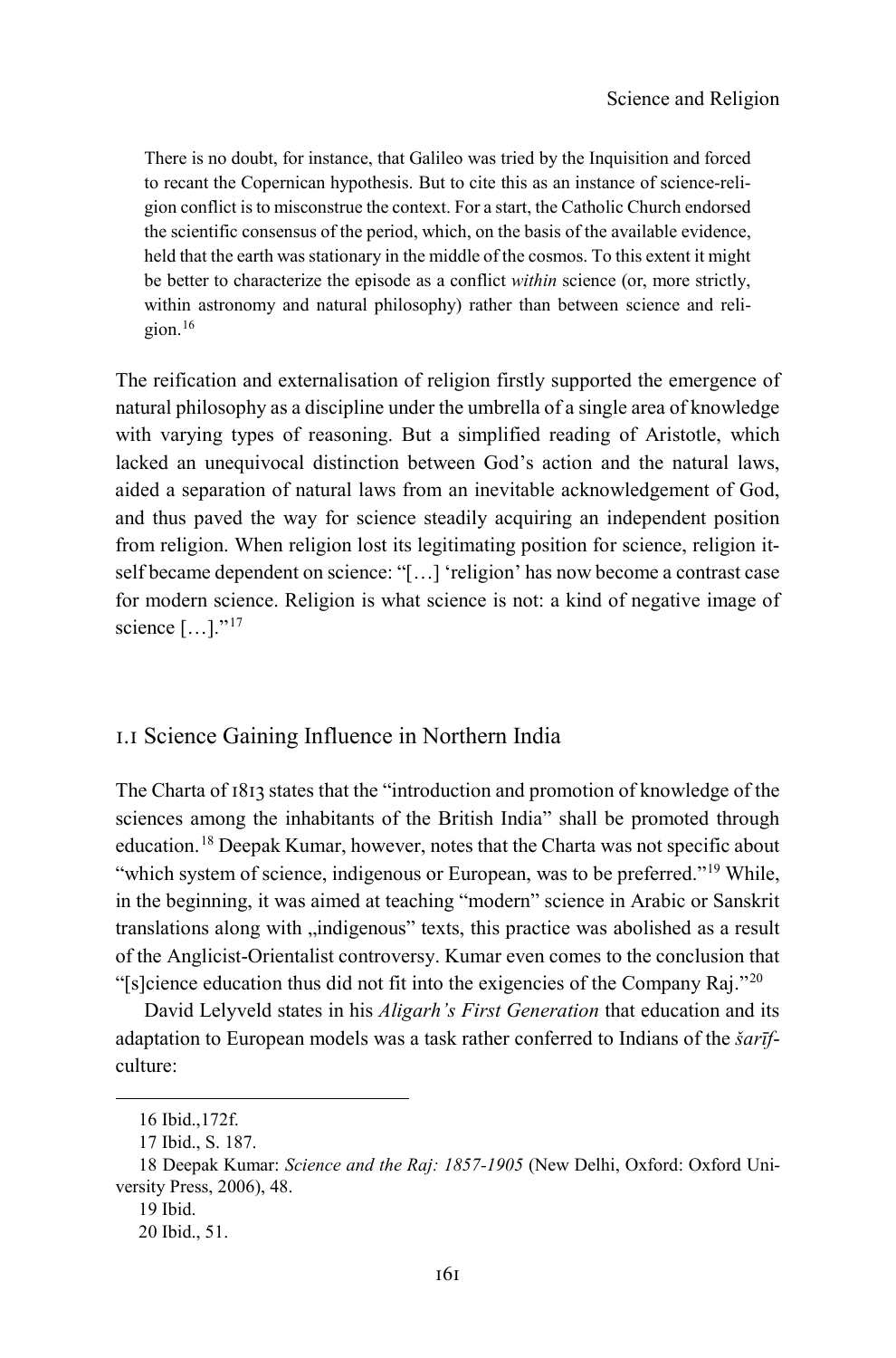Although there were certainly Englishmen committed to establishing an extensive educational system and coordinating it to the allocation of political participation, the government was extremely parsimonious in providing financial support […]. Indians had to come up with their own motivations for creating or taking advantage of educational establishments.[21](#page-5-0)

Education was thus a matter of private initiative, not of governmental intervention. In particular with regard to North India, education of a European model was re-stricted primarily to missionary schools, which experienced severe hostility.<sup>[22](#page-5-1)</sup>

On the other hand, the British sponsored educational institutes of North India, such as the Sanskrit College at Benares or the Delhi College, initially promoted rather traditional learning with a focus on Sanskrit, Arabic, and Persian. Nevertheless, all of them eventually developed English sections. In this atmosphere, a new fashion of learning developed and increasingly impacted society. Yet, Bergunder describes this shift towards the preference for European science as the impact of the colonial perspective on Indian and Muslim traditions in science. He notes a lively interest in European science during the 18<sup>th</sup> century in South Asia. Indian scholars perceived Newton's findings to be fascinating, however, they did not perceive a contradiction with their own tradition and rather viewed Newton's ideas as sharing the same fundamental basis. Bergunder describes efforts to integrate Newton's system on behalf of Indian scholars while, on the other hand, British scholars were ignorant about these endeavours. They instead sought to investigate what they presumed to be lost or decayed indigenous scientific systems.<sup>[23](#page-5-2)</sup> As a result, British scholars ignored the efforts of their Indian contemporaries, who were reformulating their own traditions. British assumptions of indigenous decline fostered the assertion that the contemporary tradition in South Asia lacked any potential link to European science and denied the possibility of a combination of the two. A bifurcation was thus deduced, which culminated in the negligence of traditional scientific knowledge and a preference for European science: "[r]eal science was henceforth solely European and was perceived in contrast to Indian traditions as foreign and entirely new."[24](#page-5-3)

This development was also mirrored in the curriculum of the Delhi College. It was the successor institution of the Madrasah Ghazi-ud-Din, which was founded

<span id="page-5-0"></span><sup>21</sup> David Lelyveld: *Aligarh's First Generation: Muslim Solidarity in British India* (Princeton: Princeton University Press, 1978), 69.

<sup>22</sup> Ibid., 69f.

<span id="page-5-2"></span><span id="page-5-1"></span><sup>23</sup> Michael Bergunder: "Die koloniale Ausgrenzung der indischen Astronomie. Überlegungen zum Verhältnis von indischer Gelehrsamkeit und britischem Orientalismus in der zweiten Hälfte des 18. Jahrhunderts," in *HerStory. Historical Scholarship between South Asia and Europe*, ed. Rafael Klöber, Manju Ludwig, 130.

<span id="page-5-3"></span><sup>24</sup> Ibid., 135.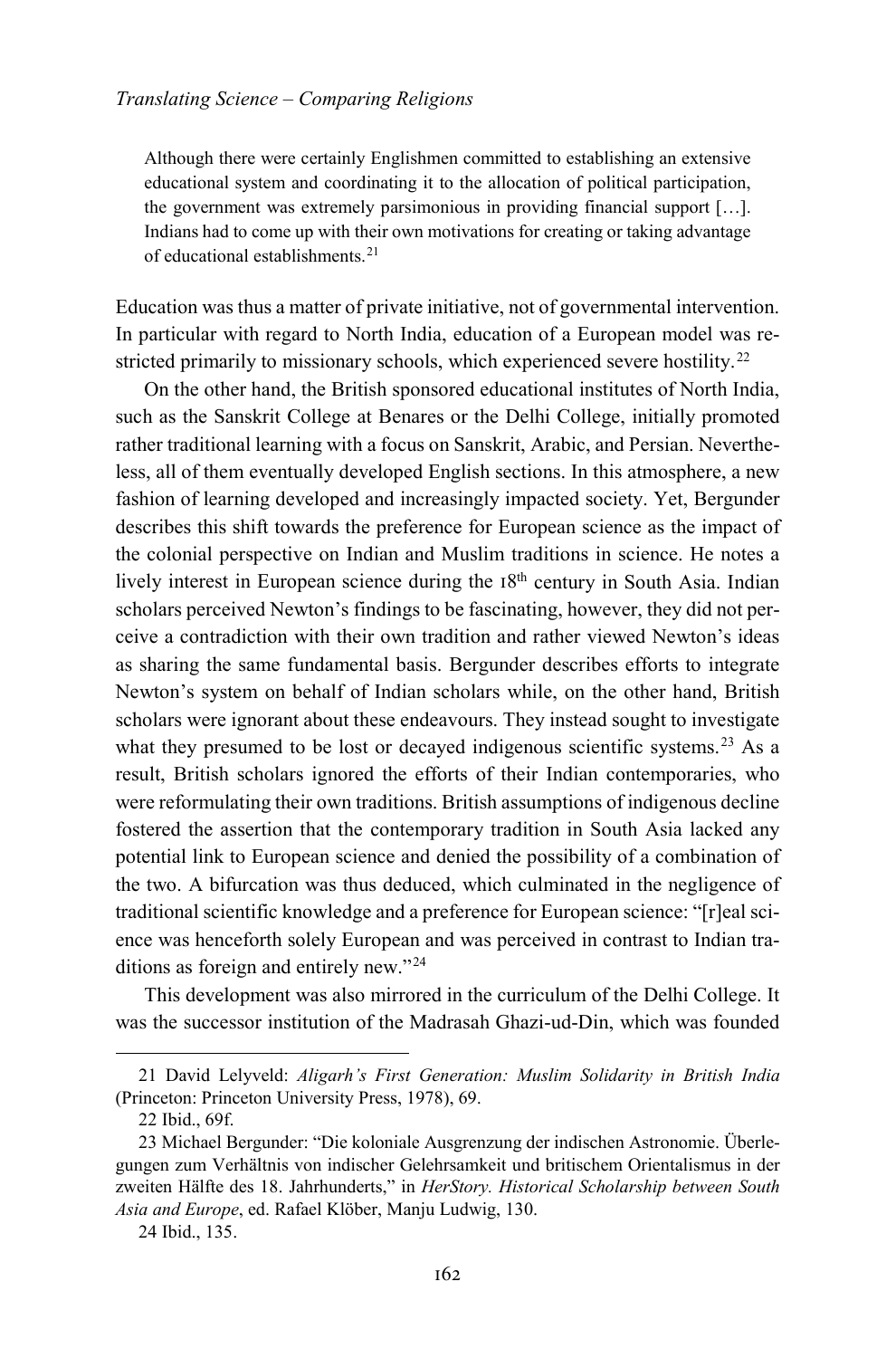in the first half of the 18<sup>th</sup> century. The Madrasah developed into a prominent centre of Islamic learning, but declined by the beginning of the 19<sup>th</sup> century and could not attract more than nine students in 1824. Then, in 1823, "the General Committee for Public Instruction in Calcutta called for a report from the local committees in Delhi, Agra, and some other north Indian towns on the state of the schools in their jurisdiction and for suggested measures to improve the educational standard of the population."[25](#page-6-0) The devastating conclusion drawn by the responsible representative in Delhi thus heralded the beginning of British patronage of traditional education in Delhi: the government decided to sponsor the Delhi College, the former Madrasa Ghazi-ud-Din. Instruction began in 1826.[26](#page-6-1)

By 1828, the college was divided into two sections: the Oriental and the English department. One particularity of the Delhi College was its insistence on Urdu as the medium of instruction for both of its sections. Consequently, textbooks had to be written in Urdu and many texts on scientific, social, and literary subjects had to be translated. In order to transgress the borders of the college and reach as many people as possible, the college also established its own press. Monthly academic periodicals were launched in order to publish articles on science and technology, as well as news and famous literary works in translation. This made new scientific approaches and theories accessible to a larger audience. The most eminent figure in this context was Master Ramchandar, professor of mathematics at the Delhi College, who "made Western innovations in science and technology available to the literate public of North India, but also articulated an ideology of reform that involved openness to knowledge from wherever it issued."[27](#page-6-2) He published two journals, the *Favāʾid an-Nāẓirīn* (Benefit of the Reader) and the *Qirān as-Saʿdain*  (The Meeting of the Two Auspicious Planets) – their titles indicating the respective subjects of the journals. Both journals were launched in the mid-1840s with limited readership. Margrit Pernau mentions that, in 1850, the *Favāʾid* "was published in an edition of just fifty-two copies, while the *Qiran* was even down to twenty-five copies."[28](#page-6-3) Both periodicals depended heavily on British support and were discontinued in the 1850s.<sup>[29](#page-6-4)</sup>

In the second half of the  $19<sup>th</sup>$  century, science steadily gained ground as a form of cultural authority. Various academic societies arose in order to distribute scientific knowledge, culminating in its increased prominence. While Bengal was the first centre of this development, North India did not lag far behind. Among these

<sup>25</sup> Pernau: *Ashraf into Middle Classes*, 106.

<sup>26</sup> Ibid.

<span id="page-6-4"></span><span id="page-6-3"></span><span id="page-6-2"></span><span id="page-6-1"></span><span id="page-6-0"></span><sup>27</sup> Gail Minault: "Master Ramchandra of Delhi College: Teacher, Journalist, and Cultural Intermediary," *The Annual of Urdu Studies*, Vol. 18 (2003), 96.

<sup>28</sup> Pernau: *Ashraf into Middle Classes*, 117.

<sup>29</sup> Ibid., 116f.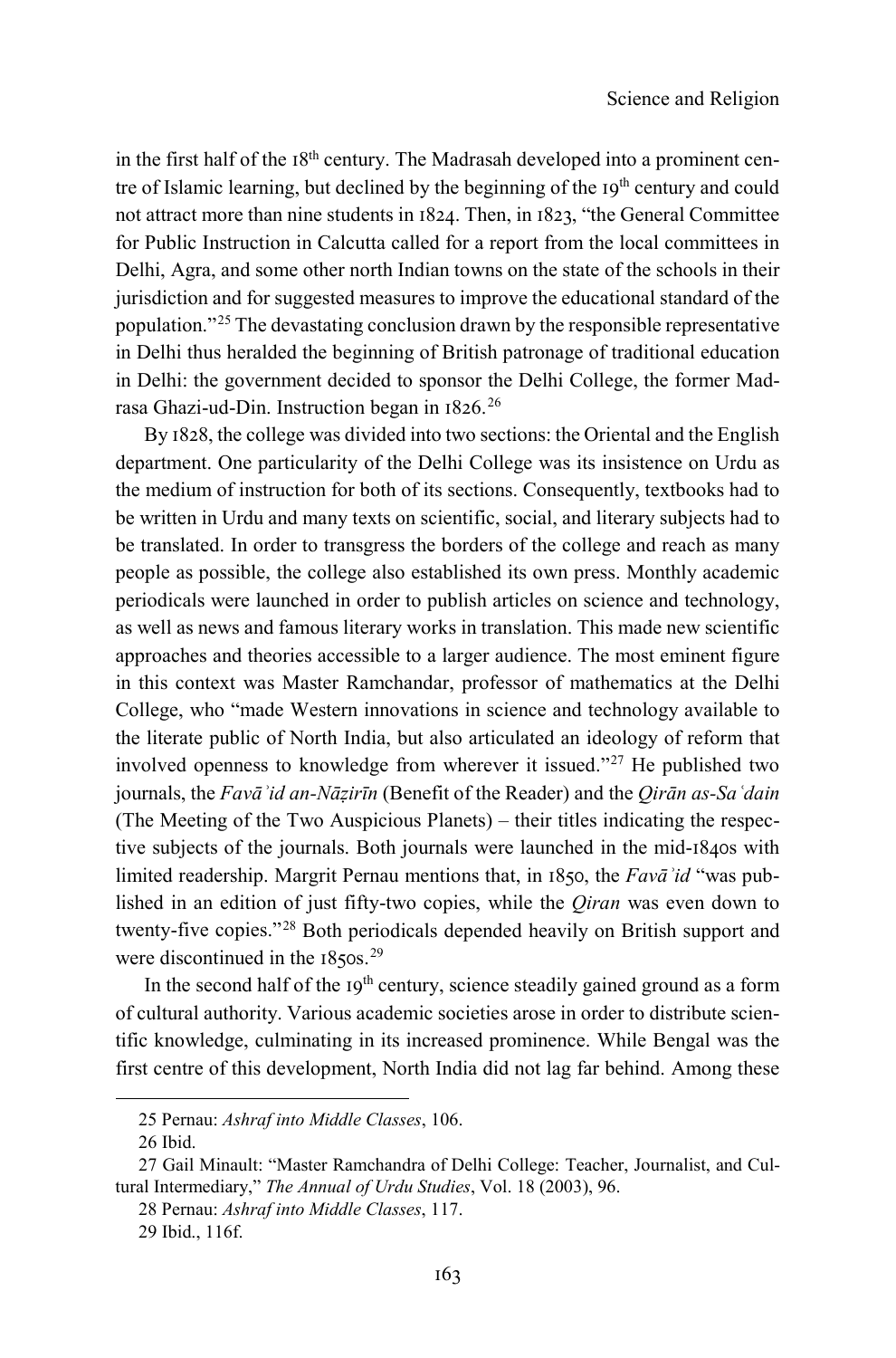groups was the Aligarh Scientific Society, which Khan founded in 1864, promoted science through the translation of English textbooks in Urdu in order to surmount Muslims' political weakness in the aftermath of the 1857 upheaval. The Aligarh movement saw Western education as a crucial means of removing this weakness.<sup>[30](#page-7-0)</sup> This raises questions about Khan's shift towards a rather positive stance on both science and reason, which I will discuss in the following section.

## 2. Khan's Changing Stance Towards Reason

Khan must have been aware of the intellectual upheavals questioning the position of traditional learning, as he showed some interest in technical as well as scientific matters in the wake of his earliest writings. We learn from Troll that Khan was born in a family that showed exceptional interest in scientific and technological matters, particularly in math and physics.<sup>[31](#page-7-1)</sup> Through his grandfather Farid-ud-Din, himself an outstanding mathematician, and his maternal uncle Ahmad Zain al-Abidin, Khan acquired an avid interest in mathematics. It was his uncle who per-haps also connected him to the environment of the Delhi College.<sup>[32](#page-7-2)</sup>

This family background is reflected in his *Tashīl fī jar as̱-s̱aqīl* (1844), wherein Khan presents a translation of an Arabic tract on the "lifting of very heavy objects, cutting of hard material, five methods of pressing and squeezing intractable matter and various methods of making and using tools for these purposes."[33](#page-7-3) More importantly, in his tract titled *Qaul-i matīn dar ibt̤āl-i ḥarkat-i zamīn* (1848), he discusses the question of whether the earth revolves around the sun or whether the reverse is true, defending a Ptolemean worldview. This defensive stance clearly reflects Khan's awareness of the newly introduced position of modern science: "*Qaul-i matīn* mirrors the restless questioning which the teaching of the new sciences in the Government Colleges of Agra, Benares and Delhi, and its spread through educational books and periodicals, aroused among the educated of Upper India at that time."[34](#page-7-4) On the other hand, his *Qaul* also demonstrates Khan's entrenchment and erudition in Greek and Muslim philosophy, as his defence is based

<span id="page-7-2"></span><span id="page-7-1"></span><span id="page-7-0"></span><sup>30</sup> Gyan Prakash: *Another Reason: Science and the Imagination of Modern India* (Princeton: Princeton University Press, 1999), 60f.

<sup>31</sup> Troll: *Sayyid Ahmad Khan*, 146.

<sup>32</sup> Ibid., 146f.

<span id="page-7-3"></span><sup>33</sup> http://www.sirsyedtoday.org/books/default.aspx?cid=64

<span id="page-7-4"></span><sup>34</sup> Troll: *Sayyid Ahamd Khan*, 147f.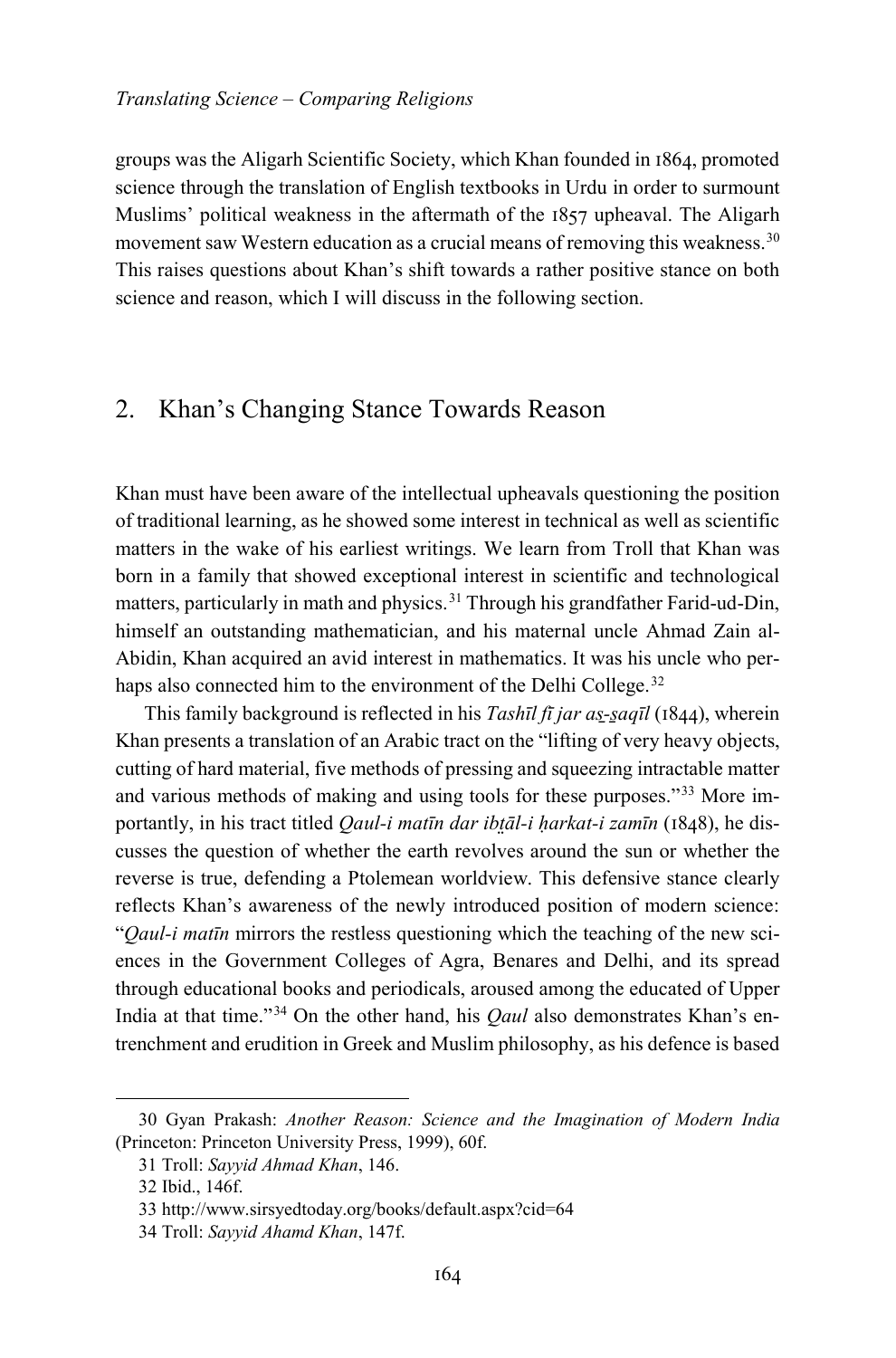on Aristotelian arguments discussing the possibility of the movement of the earth from the perspective of inherent forces:

[A]ny assumed movement of the earth would have to be conceived of as being naturally inherent (*ṭabʿī*) and as such could only be rectilineal. If the earth moves, it has to be postulated that there exists in it a power to move it (*qūwat-i muḥarrikah*).[35](#page-8-0)

But, irrespective of his keen interest in scientific and technical matters, Khan had an openly hostile stance towards reason in religious matters, as has been discussed above. In his view, neither reason nor experience were allowed access to religion.[36](#page-8-1)

### 2.1 Reason & Nature in *The Mohomedan Commentary on the Holy Bible*

This attitude changed significantly with his publication of *The Mohomedan Commentary on the Holy Bible* (1862). As mentioned prior, Khan dismissed the assertion of reason as providing further insight than the existence of God. However, a closer examination of Khan's commentary reveals that reason now acquires – at least in one instance – more importance in connection with religious scriptures. In discussing the question of "whether the successive courses of darkness and light were only twelve hours long [at the time shortly after creation]," Khan remarks on the specific character of the time of creation, as God directly intervened:

[T]hese nights and days were not the effects of such causes as produce those of our own time. They were effected [*sic*] by God Himself without any other apparent cause.[37](#page-8-2)

Khan therefore strictly distinguishes the period of creation from "our own time." While the former is governed directly by God's actions, the latter can be viewed according to an established *law of nature*. Nature is thus imagined as a part of God's creation, ruled by a law as established by God. The law of nature is, hence, a subsequent product of God's creation, not yet governing the period preceding its

<sup>35</sup> Ibid., 148.

<span id="page-8-1"></span><span id="page-8-0"></span><sup>36</sup> Both concepts, *ʿaql* and *tajribah*, appear already in Khan's *Rāh-i sunnat*, yet with distinctive denial to their reliability. Perhaps one might read this as a first instance of an awareness of and response to a European understanding of science. Both concepts will obtain a central position in Khan's conception of science in his later texts, cf. Chapter 7.

<span id="page-8-2"></span><sup>37</sup> Khan: *Tabayīn*, Vol. II, 491f.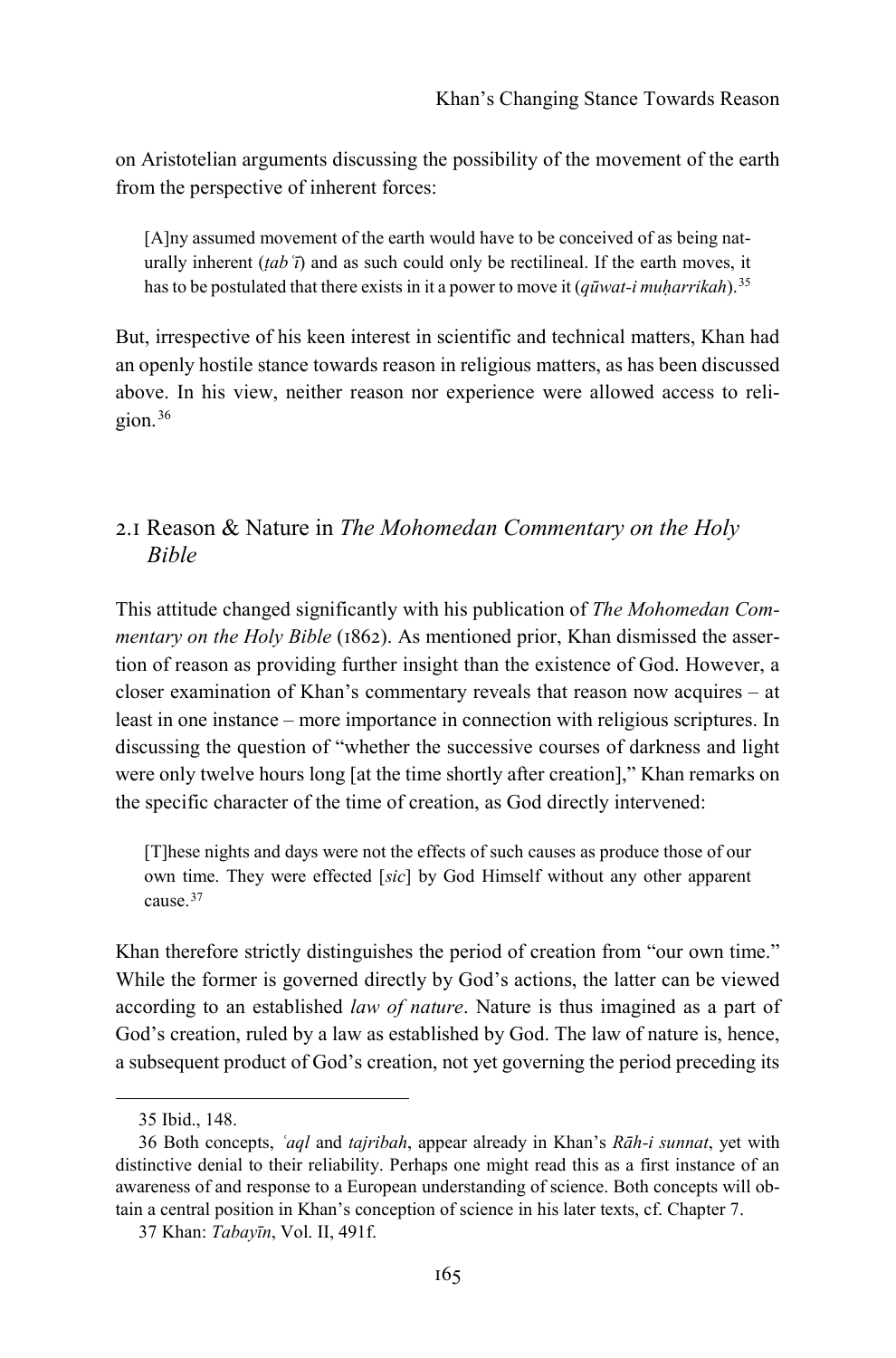establishment. Thus, Khan perceives the law of nature as part of God's creation, without however ascribing it a position independent of God. On this basis, he can dismiss the charge of an inconformity between nature and God's revelation, as the law of nature cannot be applied to the time of creation. While Khan proposes a distinction between nature and revelation, he also notes that both are the creation of God and, thus, cannot contradict each other:

We acknowledge that Nature [*necar*\*[38](#page-9-0)] is the Work of God [*ẖudā kā kām*\*], and Revelation his Word [*hudā kā kalām*<sup>\*</sup>]; that no discrepancy should ever occur be-tween them for as much as both proceed from the same Source.<sup>[39](#page-9-1)</sup>

This is perhaps the first instance in Khan's work where the concepts of a Work and a Word of God appear. He perceives them as being related to one another through their origination from God so that a contradiction is inherently denied. While this concept gains crucial importance in Khan's last period, he does not fully integrate it into his Biblical commentary. He instead merely utilises it here as a marginal note to affirm this point. Nonetheless, it heralds a significant shift in his approach to the position of reason in religious matters – when compared with his first period and with a strict separation of religious and scientific issues. In Khan's commentary on the Bible, this dichotomy begins to fade and reason – via his reference to nature and the laws of nature – is permitted access to a religious argument. A rational position (in contrast to a revealed position) can thus be utilised as affirmation.

In the following section, I will examine what made Khan change his stance. An important indication can be found in his terminology: strikingly, Khan uses the English *nature* untranslated as *necar* in the Urdu column of his bilingual commentary. He does not state any reason for why he did not use an Urdu equivalent – for example, *qudrat*. Nevertheless, this demonstrates two implications: first, the idea of nature as the Word of God is derived from an English source and, secondly, it was adopted untranslated, as Khan perceived the underlying concept as exceeding a potential equivalent in Urdu. In order to clarify this divergence and unequivocal meaning, Khan employs the English original.

Troll observes significant parallels between Khan's approach and John H. Pratt's *Scripture and Science not at Variance* (1856), which Khan frequently quotes in his commentary. Pratt (1809-71) joined the East India Company as chaplain in 1838 and became Archdeacon of Calcutta in 1850. He worked simultaneously as a mathematician on problems of geodesy. In his *Scripture and Science*,

<span id="page-9-1"></span><span id="page-9-0"></span>1

<sup>38</sup> \* indicating the Urdu equivalents in the parallel Urdu translation.

<sup>39</sup> Ibid., 492.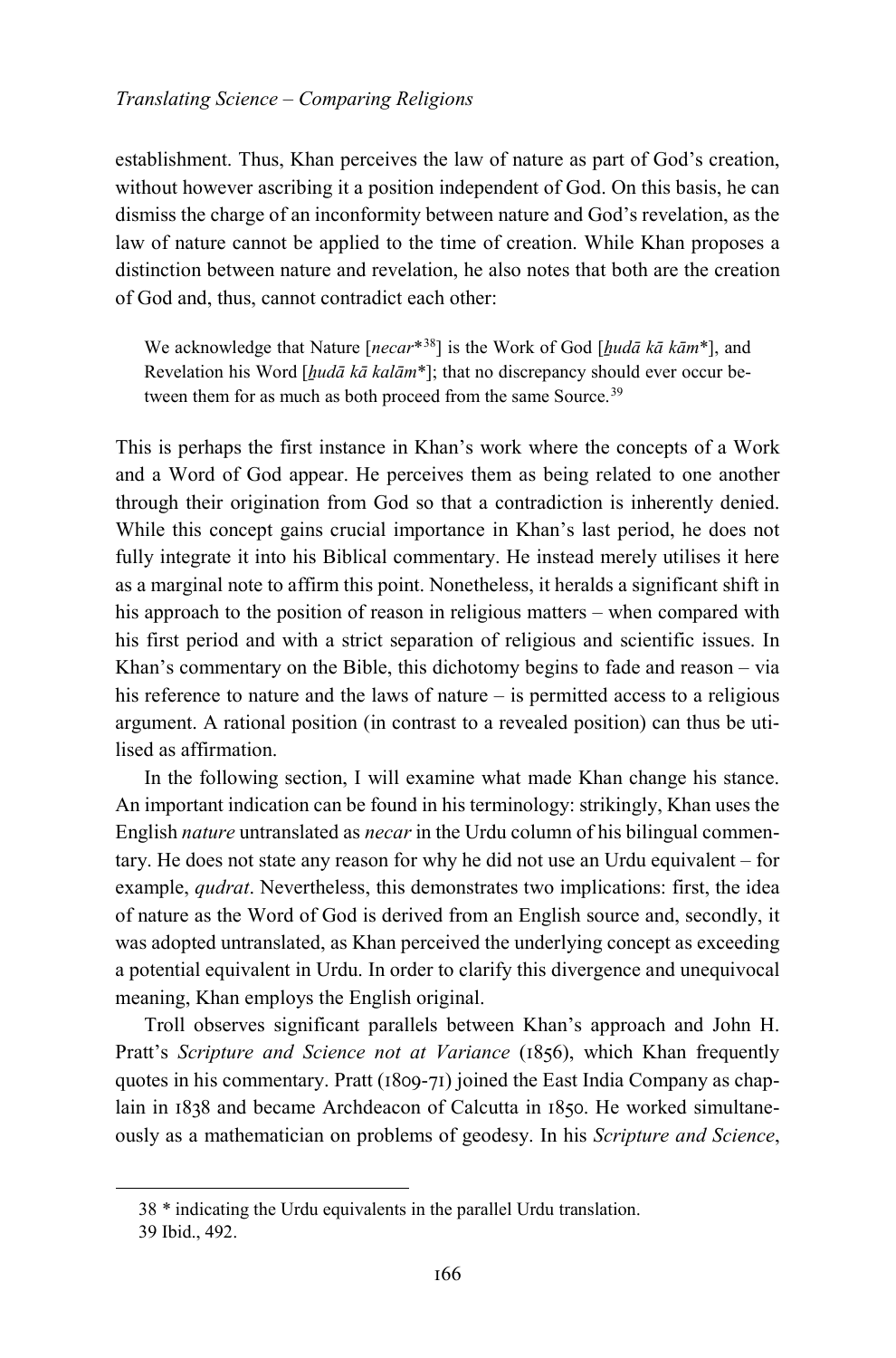he takes up a position against the thesis of a conflict between science and religion, and in his introduction states:

The assertion, not unfrequently made, that the discoveries of Science are opposed to the declarations of Holy Scripture, is as mischievous as it is false  $[...]$ .<sup>[40](#page-10-0)</sup>

In order to assert this thesis, Pratt has to apply an interpretive approach to the Bible, which does not insist on traditional exegesis:

[I]t is *impossible* that Scripture can, when rightly interpreted, be at variance with the Works of the Divine Hand; and that therefore, if difficulties remain at any time not cleared up, they must arise from our ignorance, or from hasty interpretation either of the phenomenon before us or of the language of the Sacred Record.<sup>[41](#page-10-1)</sup>

Thus, any inconformity between science and the Bible must be ascribed to a human incapability of understanding the real intent of the scripture. Only the adaption of the interpretation permits us to reconcile the alleged variance and inconsistency, for:

The Book of Nature and the Word of God emanate from the same infallible Author, and therefore cannot be at variance. But man is a fallible interpreter; and by mistaking one or both of these Divine Records, he forces them too often into unnatural conflict.[42](#page-10-2)

Therefore, Khan, and Pratt before him, make a distinction between nature and revelation. Both elements, however, are viewed as sharing the same origin, so that any inconsistency between nature and revelation must be ascribed to human fallibility. Strikingly, they also share the perception of nature as a source for gaining knowledge about God. Nature and its investigation through science can thus be consulted as a corrective measure to revise and readjust interpretations of revelation.

With respect to Khan's commentary on the Bible, Troll states that Khan was initially only interested in finding a solution for obvious contradictions between the Bible and new scientific perspectives. This effort focusses on Copernican thought, which Khan acknowledges since the composition of his commentary:

<span id="page-10-1"></span><span id="page-10-0"></span><sup>40</sup> John Henry Pratt: *Scripture and Science not at Variance: With Remarks on the Historical Character, Plenary Inspiration, and Surpassing Importance, of the Earlier Chapters of Genesis* (London: Hatchards, Picadilly, 1871), 1.

<sup>41</sup> Ibid., 6.

<span id="page-10-2"></span><sup>42</sup> Ibid., 10.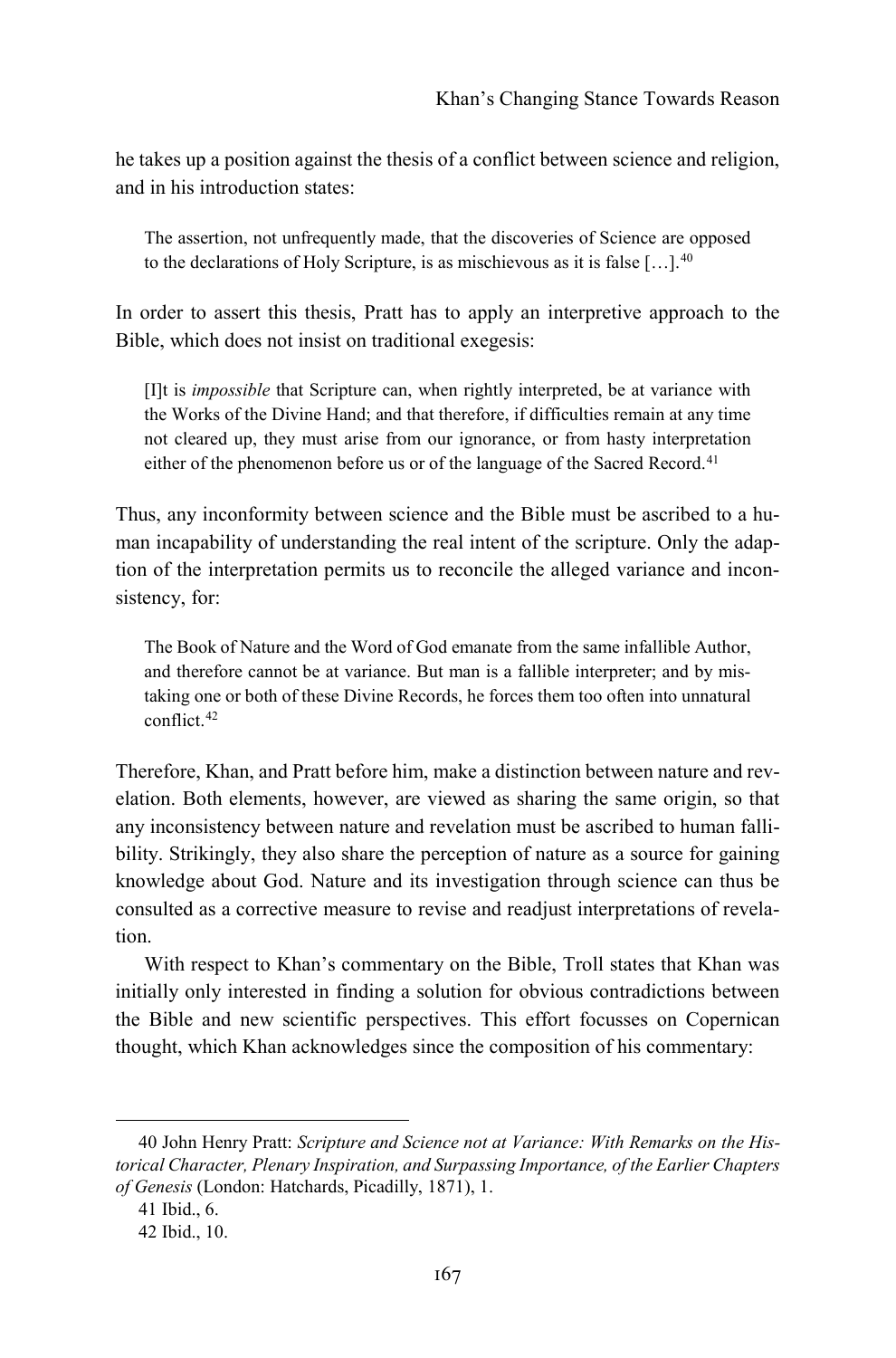Once Sir Sayyid bowed to the Copernican revolution it became impossible to avoid a reassessment of the customary interpretation of many revealed passages. So from *Tabyīn al-kalām* onwards, Sir Sayyid practices the principles of interpretation by which he can resolve apparent discrepancies between the evidence of the text and the results of modern science.<sup>[43](#page-11-0)</sup>

This interpretative approach heralds Khan's abandonment of literal interpretation, which is fully developed only in his response to William Muir, as has been discussed in Chapter 3. Still Khan applies this approach in his commentary only with regard to the Bible and no other scripture.

In the introduction to the second volume of his commentary, Khan elucidates this interpretative approach: in the first instance, he rejects the assertion that the Pentateuch is perceived as "a narrative invented by Moses," and, furthermore, "that even none of these accounts must be considered in the allegorical sense."[44](#page-11-1) Instead, Khan insists that some aspects of the Bible are of an allegorical character, even though, as he writes:

It is a standard principle with us Mohomedans to take a word in the strictest original and literal meaning which can possibly be derived from it; but we are at liberty to deviate from it, when the mode of expression used in the subject or some other circumstance may reasonably suggest that the real literal meaning of a word is not to be followed, but, on the contrary, what suits the sense of the subject. Such a meaning of a word is termed metaphorical […].[45](#page-11-2)

Khan argues that limited human capacity required such a mode of expression in the divine scriptures, so that their universal implications would be graspable for any man. Moreover, this ability to grasp the meaning of the scriptures was present irrespective of his individual capability, his time period, or his stage of learning:

The doctrines which they [i.e. the prophets] taught, were so new and strange to us, that we had never dreamed of them before. Further those doctrines were of so mysterious and sublime a nature, that it was beyond the capacity of man to comprehend them and to reach to their real truth.<sup>[46](#page-11-3)</sup>

Thus, Khan argues, reminiscent again of Pratt, that words of revelation which apparently seem to contradict the results of modern science must not be perceived as a defect in revelation, but rather as the wrong interpretation:

<span id="page-11-0"></span><sup>43</sup> Troll: *Sayyid Ahmad Khan*, 154f.

<span id="page-11-1"></span><sup>44</sup> Khan: *Tabayīn*, Vol. II, 456.

<span id="page-11-2"></span><sup>45</sup> Ibid., 456f.

<span id="page-11-3"></span><sup>46</sup> Ibid., 457.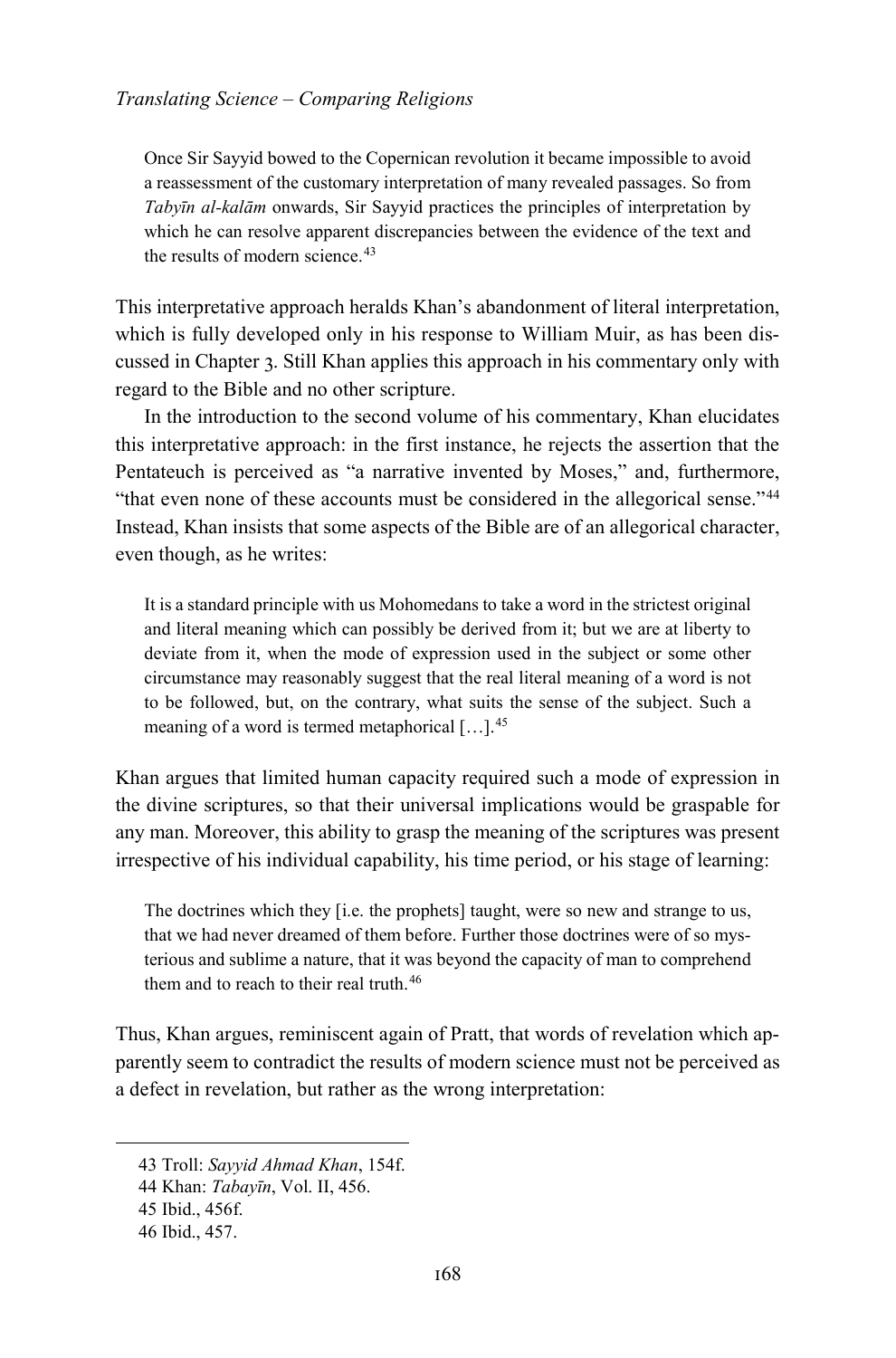[S]uch words which seem to be opposite and contradictory in the sense conveyed by them when judged by the light of modern improvements in learning and discoveries in science, have much more led to their bewilderment and perplexity. But, on the other hand, the same light of advanced learning likewise shows use, that the fault lies in our own finite and imperfect capacities to comprehend the meaning of the words of God, and not that there is anything defective in those words intrinsi-cally which prevents us from understanding them rightly.<sup>[47](#page-12-0)</sup>

Khan then proceeds to argue that the interpretation of divine scriptures requires continual adjustment and adaption according to the steady progression of science:

Some self-approving philosophers tauntingly say, that it would not be wise for us to ignore the formerly adopted meanings of the words of God in consequence of the late progress in science, […] lest it may happen that the future progress in science might hereafter prove something still more damaging, and thus force us again to change our currently received interpretation […]. [N]o matter what progress be made in our learning, yet whatever we will earnestly consider and reflect over its pages it will always be found in perfect harmony with the truth; and if we are unable to see clearly the existence of this harmony, it is the defect of our own understanding  $\left[\ldots\right]$ . [48](#page-12-1)

Khan therefore assumes a continuous progression of science. Scientific perspectives, which were recognised at his time, are not perceived as final conclusions. In fact, once recognised, scientific findings may be contradicted by later results. Nevertheless, Khan is not discouraged by this continuous shift of scientific opinion. Instead, he acknowledges the necessity of also taking up an interpretive approach to divine scriptures in order to reveal their universal message. Apparent contradictions between science and scripture are solved through an allegorical reading. Scripture thus becomes fluid, flexible, and is subjected to continuous adjustment. Khan thus views new scientific results as a means toward gaining a deeper understanding of the divine message. This perspective is provided through Pratt's distinction of the Work and the Word of God and their relationship to one another.

Science, as a distinct discipline independent of religious legitimation, as Harrison has argued, must have been transferred to South Asian society through its promotion by British supported institutions and journals. As a result, the thesis of the conflict between science and religion also seems to have been transferred. Nevertheless, this thesis was not a generally acknowledged fact in Europe. Authors like Pratt aimed at propagating a consistency and conformity between science and religion: they referred to the old tradition of natural religion, which assumed the

<span id="page-12-1"></span><span id="page-12-0"></span>1

<sup>47</sup> Ibid., 459.

<sup>48</sup> Ibid., 461.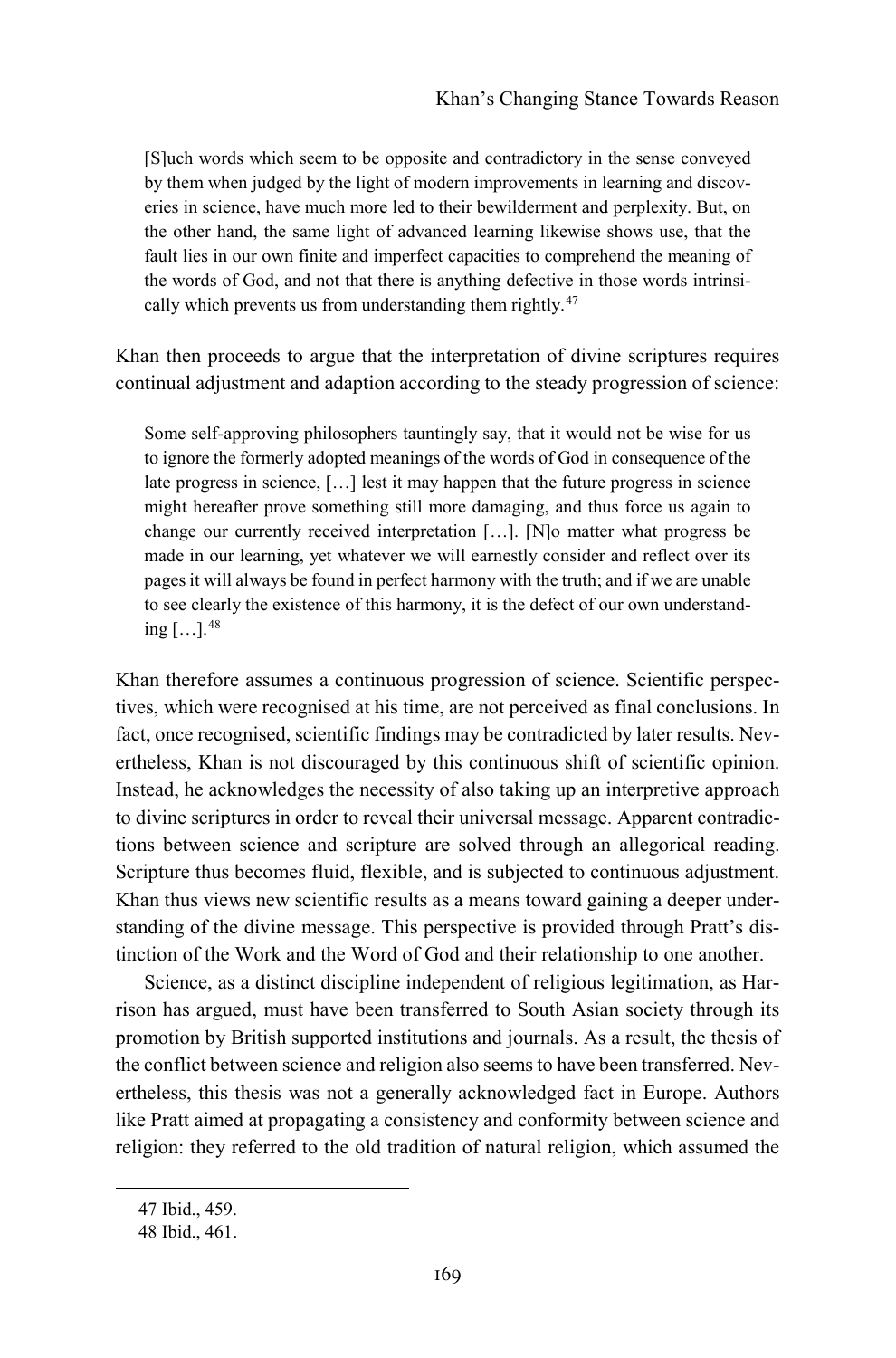common attribution of revelation and nature to the same origin: God. Yet, this approach concedes a reverse order with science gaining the position of referential corrective: the interpretation of the scriptures therefore becomes adaptable to scientific findings. Science has to be acknowledged as directive in order to maintain the assertion of its conformity with revelation.

This assertion remains limited to the interpretation of the Bible in Khan's commentary and is developed only in his subsequent texts. In the following passage, I will discuss his application of this assertion to Islamic sources. In particular, the Quran will be of crucial interest, as Muslim belief in its verbatim inspiration by God poses the significant difficulty in terms of its adaptability.

## 3. Translating Science

Khan's *Essays* can be described as a turning point in his position towards reason and science in religious matters. From this time forward, he begins to apply the above described interpretative approach to Islam. In Chapter 3, I have already discussed Khan's utilisation of critical historiography to implement an adaptable view of Islamic sources. In the following passage, I will discuss this shift through the lens of reason and science.

In the preface of his *Essays*, Khan states that the abundance of religions requires a test to determine "the truth, or  $[\dots]$  the falsity of various religions."<sup>[49](#page-13-0)</sup> Khan recognises a rational principle as a means of verification:

That true principle, as far as man's intellectual powers enable him to discover, is no other than Nature  $[\dots]$ .<sup>[50](#page-13-1)</sup>

Nevertheless, Khan does not follow up on this assertion either in the preface or in the biography itself. Only in his 1884 *Lakcar Islām par* (Lecture on Islam) does he resume and further develop these ideas:

When somebody wants to corroborate or affirm the truth of his religion, be it Islam, Christianity or Hinduism, he must first prove its truth. To argue that this and this person is without any doubt holy, and that we believe in the word of this holy person, is not sufficient for establishing the truth of that religion because such a statement remains the realm of mere belief. [...] Every member of a religion holds the

<span id="page-13-1"></span><span id="page-13-0"></span>1

<sup>49</sup> Khan: *Essays*, v.

<sup>50</sup> Ibid.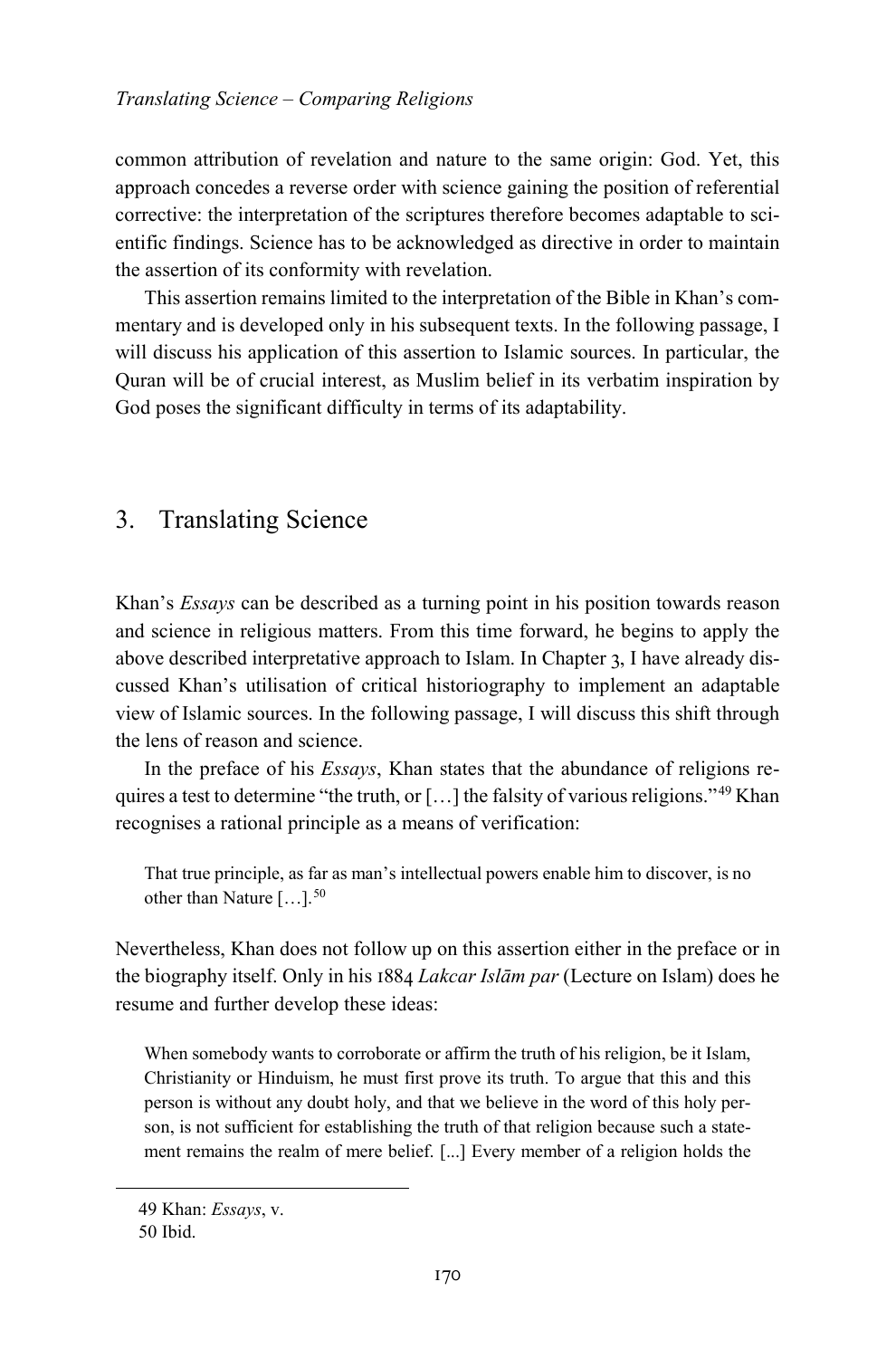same firm belief in his religion as any member of another religion in his. […] Given this state of affairs one must offer the reason for preferring the one to the other and one must be able to give a reason that satisfies, which is not based on some belief [only] [...]. [I]n order to arrive at the truth it is necessary that we discover a criterion (*miʿyār*) and establish a touchstone which is related to all religions in the same manner and by which we can prove our religion or belief to be true.<sup>[51](#page-14-0)</sup>

Khan discerns the necessity of identifying the one single true religion among the different existing faiths. Religions must be compared and their claims to truth must be tested according to an objective criterion. Khan distinguishes between two levels of conviction: the first is mere belief, which can be described as internal. Arguments on this level are merely based on personal conviction, and thus cannot be referred to for identifying true religion, as "[e]very member of a religion holds the same firm belief in his religion as any member of another religion in his."<sup>[52](#page-14-1)</sup> Khan states that arguments will inevitably be circular within the discourse of the respective religion and lack a mutual basis of argumentation with other religions. Furthermore, this mutual basis is the factor that could allow for the transcendence of the inner discourse. Arguments of the internal level are incompatible for transcending convictions and beliefs, as they inherently include a truth claim, which unavoidably collides with other truth claims.

Khan realises this difficulty and comes to the conclusion that religions must be tested from an external perspective:

I shall not state my ideas precisely as a Muslim […]. At this moment I shall adopt a way of speaking which a third person would employ in explaining the principles and tenets of Islam to people who have doubts about Islam or its principles.<sup>[53](#page-14-2)</sup>

Thus, as it were, the internal level of belief and conviction cannot be a basis for the search for the true religion. Instead, Khan attempts to establish a mutually accepted criterion (*miʿyār*) that can transcend the inner discourses and serve as a *tertium comparationis* between the different religions. Khan recognises nature (*necar*) as this universal criterion and states that the true religion can be identified by its rational verifiability and its conformity with nature (*necar*):

<span id="page-14-0"></span><sup>51</sup> Troll: *Sayyid Ahmad Khan*, 315f.

<span id="page-14-1"></span><sup>52</sup> Ibid., 315.

<span id="page-14-2"></span><sup>53</sup> Ibid., 315.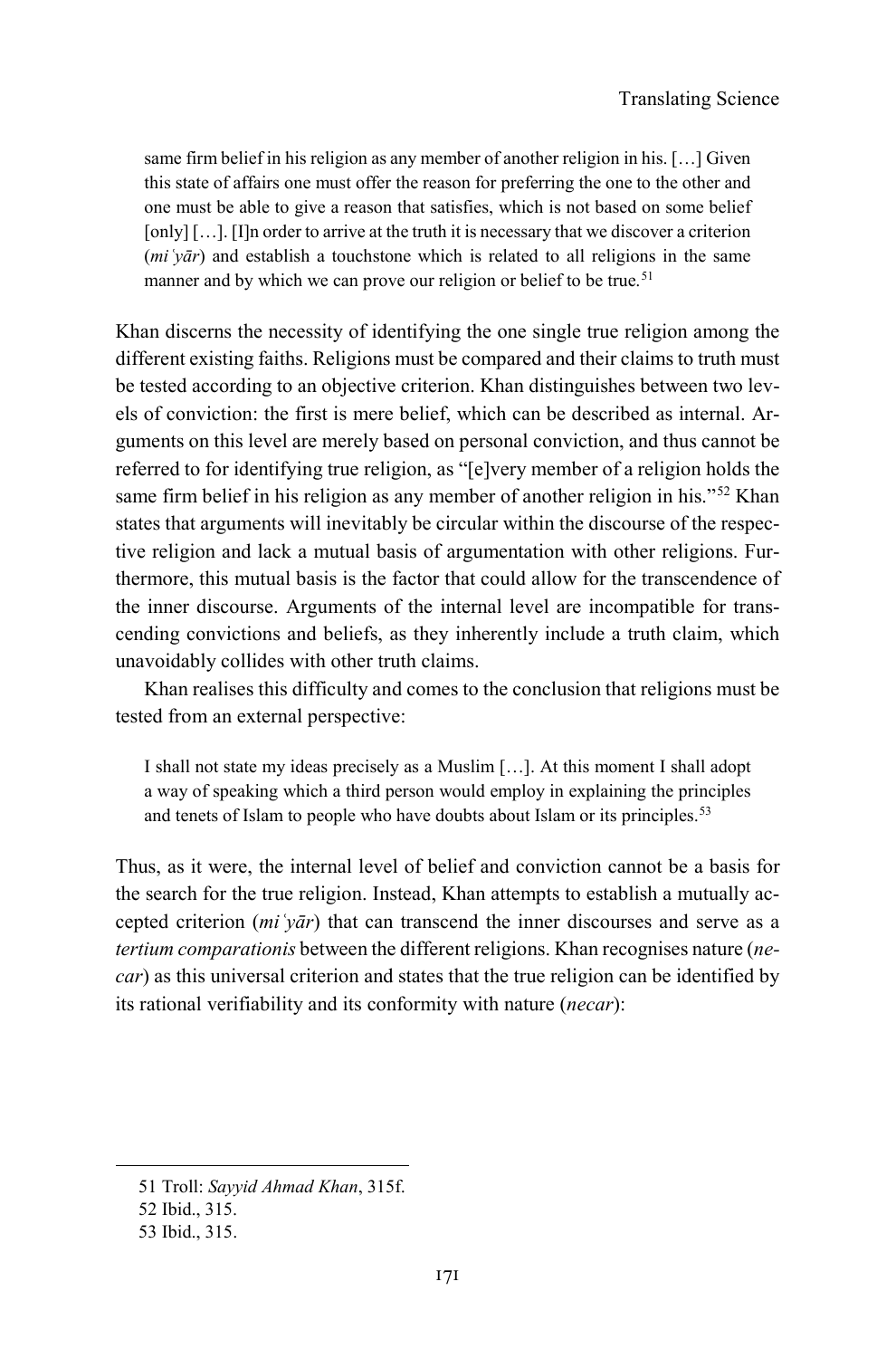Thus the only criterion for the truth of the religions which are present before us is whether the religion [in question] is in correspondence with the natural disposition of man, or with *nature* (*fit̤rat-i insānī yā nēcar kē muṭābiq*).[54](#page-15-0)

At another place in his *Lekcar*, Khan interlaces *necar* with reason (*ʿaql*), the latter perhaps being the faculty investigating in *necar*: [55](#page-15-1)

[P]roofs by simply adducing revealed texts without rational argument (*manqūlī* as against *maʿqūlī*) will not do, because the doubter in religion, or the religious, will not accept such. Rather, it will be necessary to explain them in a manner corresponding with reason, *nature* or human nature so that the mind of the other person will be satisfied.<sup>[56](#page-15-2)</sup>

This emphasis on Khan's use of an antithesis of *maʿqūlāt* ("rational" sciences of Greek philosophy and *ʿilm al-kalām*[57](#page-15-3)) in contrast to *manqūlāt* (traditional sciences based on the revealed texts and the *ḥadīs̱*) is an addition by Troll which does not appear in the original. Yet, Troll does not get things wrong in this addition: Khan here expresses his reluctance, or at least his disinterest, in parsing the subtle differences between legal scholars on the basis of merely inner-Islamic sources. Instead, his focus is on a much more urgent topic – the encounter, first, the conflicting truth-claims of other religions and, second, with science. In order to view religions from an external perspective, transcending the various incompatible and incommensurable internal discourses, Khan feels compelled to abandon exclusionary truth claims and accept an external criterion deemed to be neutral. This second level can be described as comparative in addition to external. According to Khan, it foremost addresses outsiders or doubters of Islam.<sup>[58](#page-15-4)</sup>

<sup>54</sup> Ibid., 316.

<span id="page-15-1"></span><span id="page-15-0"></span><sup>55</sup> Khan's use of *ʿaql* in his *Lekcar* is highly inconsistent, with two contradictory notions being used in the same speech. The intended notion is only ascertainable in its context: on the one hand, *ʿaql* is used in composition with analogy (*ʿaqlī aur qiyāsi*), referring to the methodology and epistemology of Greek philosophy and, thus, applied in a negative sense. In this use, *ʿaql* is contrasted against the methodology of modern science characterised by experience and observation (*tajribah aur mušāhadah*) (see Troll: *Sayyid Ahmad Khan* 312 / Khan: *Safar-nāmah-i Panjāb*, 192). On the other hand, *ʿaql*, as used in relation to contemporary philosophy (*is zamāne kī ḥikmat va falsafah*), i.e. natural science, rather implies the faculty to gain knowledge based on the observational principles of science (see Troll: *Sayyid Ahmad Khan*, 329, Khan: *Safar-nāmah-i Panjāb*, 203; cf. also Khan: *Maqālāt*, Vol. III, 234). Khan, however, does not give any definition of this latter concept of *ʿaql*. Cf. Chapter 7 for an attempt at excavating a definition of *ʿaql* from Khan's explanations on epistemology.

<span id="page-15-4"></span><span id="page-15-3"></span><span id="page-15-2"></span><sup>56</sup> Troll: *Sayyid Ahmad Khan*, 329. 57 Cf. Chapter 6. 58 Ibid., 315.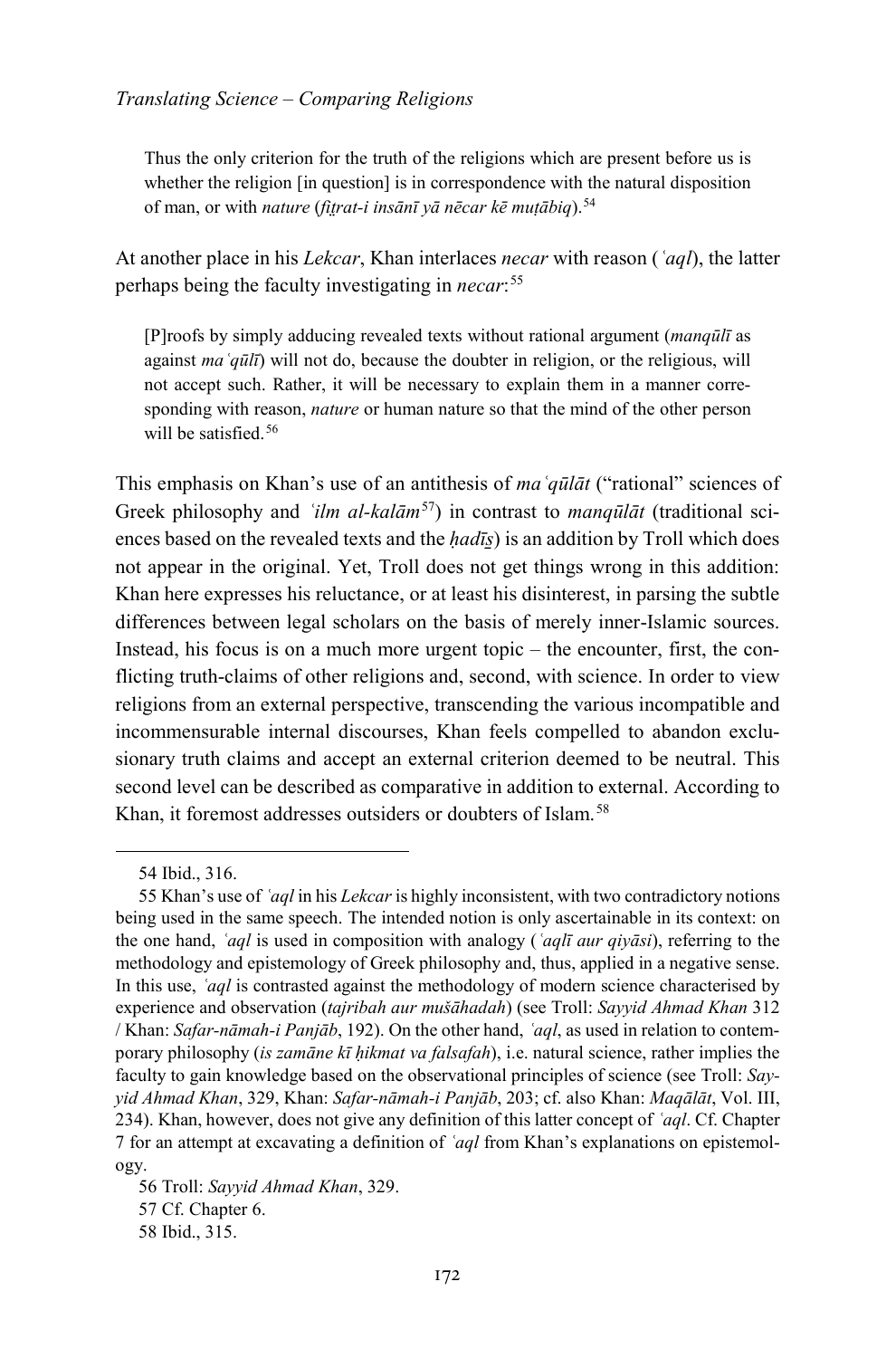#### 3.1 Equalising Concepts

Khan aims to utilise nature as a means to establish comparability between the different religions. The otherwise incompatible discourses are grounded on a mutual basis of commensurability, in Khan's view. The mutually conflicting and incompatible truth claims of the internal discourses are thus bypassed by a translation in rational terms. This rational perspective provides a basis for comparability which itself allows Khan to identify the true religion on the basis of the central criterion of reason and nature.

Khan's work takes up this translative approach in two ways: on the one hand, he presents Islamic concepts and practices in terms of their intention and concordance with nature and reason, while on the other hand, he develops a terminology which attempts to link Islam with the discourse of science. In the following section, I will first discuss the second aspect of Khan's approach and analyse its implications for his conception of Islam.

In his terminological redefinition, Khan rejects the thesis of conflict between science and religion. He therefore demonstrates the inherent conformity of Islam and science by equating English terms with Islamic terminology. This process is accompanied by the merging of concepts associated with these terms, which results in an extension of their meaning. The central terms to be discussed in this context are *necar*, *fit̤rat*, and *qudrat*. *Necar* is the phonetic transcription of the English "nature" in Arabic script. *Fit̤rat*, derived from the Arabic *fiṭra*, is used in Arabic to signify the inner nature of man for which he was created by God, as in the following *ḥadīṯ*:

Its *[i.e. fitra*'s] theologically important usage is in the saying of Muhammad, 'Every infant is born according to the *fiṭra* (*ʿala 'l-fiṭra* ; *i.e.*, Allāh's kind or way of creating; 'on God's plan' [...]); then his parents make him a Jew or a Christian or a Magian.'[59](#page-16-0)

This meaning corresponds with the common usage in Urdu.<sup>[60](#page-16-1)</sup> However, *qudrat*, as derived from the Arabic *qudra*, is used in Urdu with the meaning of nature in the sense of "*Natura naturans*."[61](#page-16-2)

In his last period, Khan uses these three terms, in particular *necar* and *fitrat*, synonymously – and regularly exchanges one for another. Quite frequently, he explicitly *synonymises* these three terms but does so in different ways. Sometimes

<span id="page-16-0"></span><sup>59</sup> *EI*, "fiṭra."

<span id="page-16-1"></span><sup>60</sup> Platts: *A Dictionary of Urdū, Classical Hindī and English*, 782.

<span id="page-16-2"></span><sup>61</sup> Ibid., 788; Khan: *Essays*, v.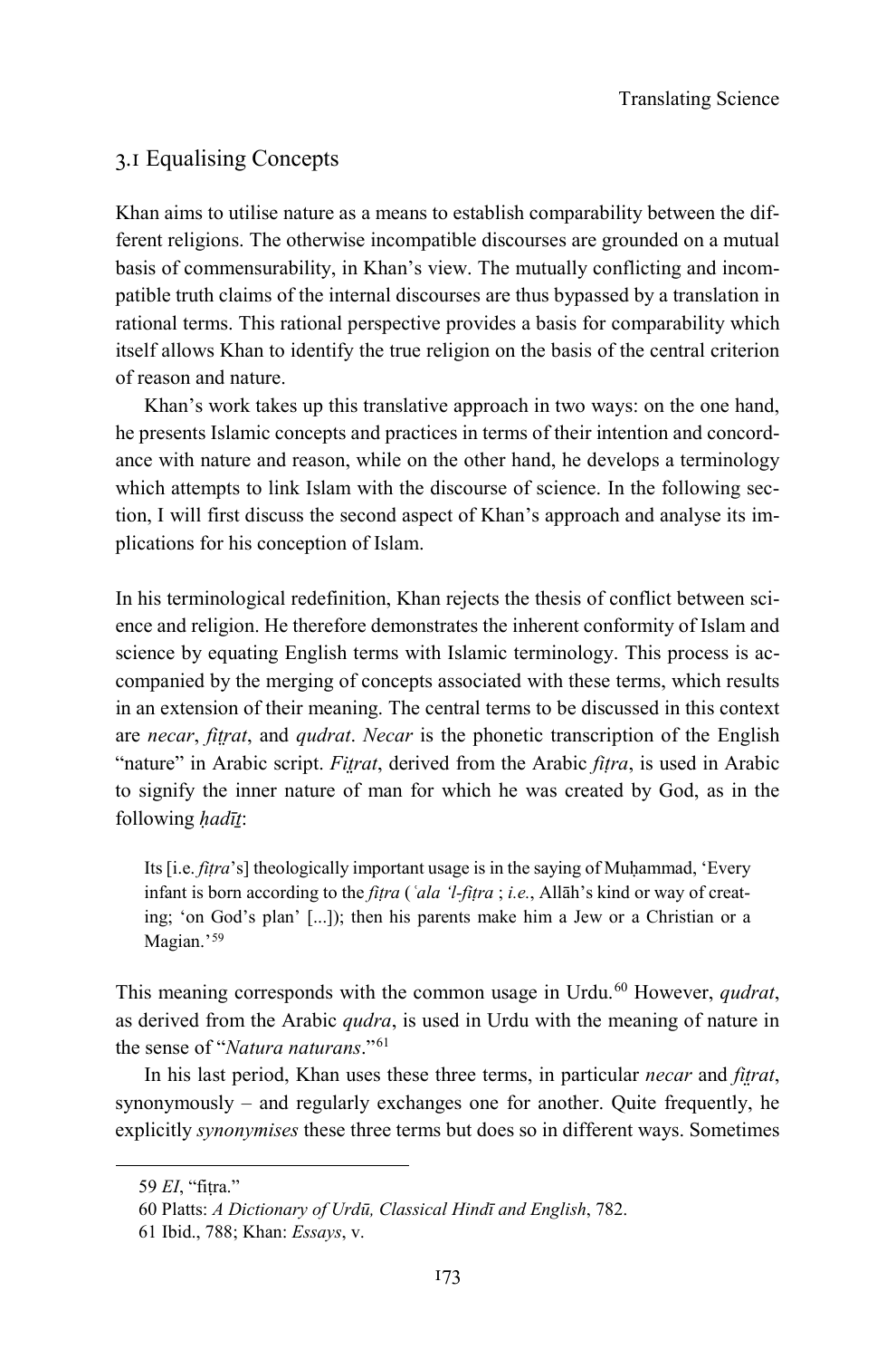they are aligned by conjunctions, as in "*necar yaʿnī qudrat aur fit̤rat*,"[62](#page-17-0) "nature, i.e. *qudrat* and *fit̤rat*"; or "*fit̤rat yā necar yā qānūn-i qudrat*,"[63](#page-17-1) "*fit̤rat* or *necar* or the law of nature (*qudrat*)." Sometimes, one word is described as the translation for another, such as in "*necar jis ko ẖudā ne fit̤rat kahā*,"[64](#page-17-2) "nature which God called *fitrat*." In the first cases, the terms are *synonymised* with markers like "and" or "or," which indicates an active creation of a formerly unestablished synonymy between these concepts. Khan mostly links the terms with the conjunction  $y\bar{a}$  (or) or introduces an alternative term with *yaʿnī* (that is); *aur* (and) is used occasionally to connect Urdu words, yet not in linking English words with those in Urdu, as in "*necar yaʿnī qudrat aur fit̤rat*", "nature, i.e. *qudrat* and *fit̤rat*."

Khan suggests the interchangeability of the conjoined words and, in fact, actively defines a synonymy. The overarching term is *necar*, which transcends its possible Urdu equivalents, *qudrat* and *fit̤rat*. Thus, Khan represents *necar* with both Urdu equivalents in order to cover its entire semantic field. However, in other instances such as "*necar jis ko hudā ne fitrat kahā*", *fitrat* seems to replace this holistic description and is presented instead as a sufficient equivalent for the entire semantic field of *necar*. When Khan speaks of "*necar yaʿnī fit̤rat aur qudrat*", the convergence of *qudrat* and *fit̤rat* under the single term *necar* is still obvious. But the phrase "*fit̤rat yā necar yā qānūn-i qudrat*" presupposes a full equivalence of *necar* and *fitrat* and dismisses the former distinction.<sup>[65](#page-17-3)</sup> Consequently, Khan merges *fitrat* with *necar* and integrates the latter's surplus meaning. He includes the surplus meaning of the apparent synonym in the space of meaning of the initial term: *fit̤rat* is not restricted to the inner nature (of man), but is instead merged with the *natura naturans* of *qudrat*:

[W]hen we say *Nature*, we must not be understood to mean *Natura naturans* of the atheistical school, but only that *tout ensemble* of organic and inorganic existences, the production of  $[...]$  God  $[...]$ .<sup>[66](#page-17-4)</sup>

This extension of meaning allows Khan to present a crucial reinterpretation of a Quranic verse. When Khan translates the Arabic *fiṭra* as *necar*, the extended concept of *fit̤rat* is projected onto the Quran. In a translation of a quranic verse, he thus translates *fiṭrat Allāh* as *necar ẖudā kā*:

<span id="page-17-0"></span>-

66 Khan: *Essays*, v.

<sup>62</sup> Khan: *Maqālāt*, Vol. I, 13.

<sup>63</sup> Ibid, Vol III, 242

<sup>64</sup> Ibid., 17.

<span id="page-17-4"></span><span id="page-17-3"></span><span id="page-17-2"></span><span id="page-17-1"></span><sup>65</sup> Furthermore, it is possible to imagine that the meaning of *necar* might have been extended to comparison to nature, as well. Thus, *necar* is perhaps not identical with nature. But this requires further scrutiny which cannot be provided within the scope of this project.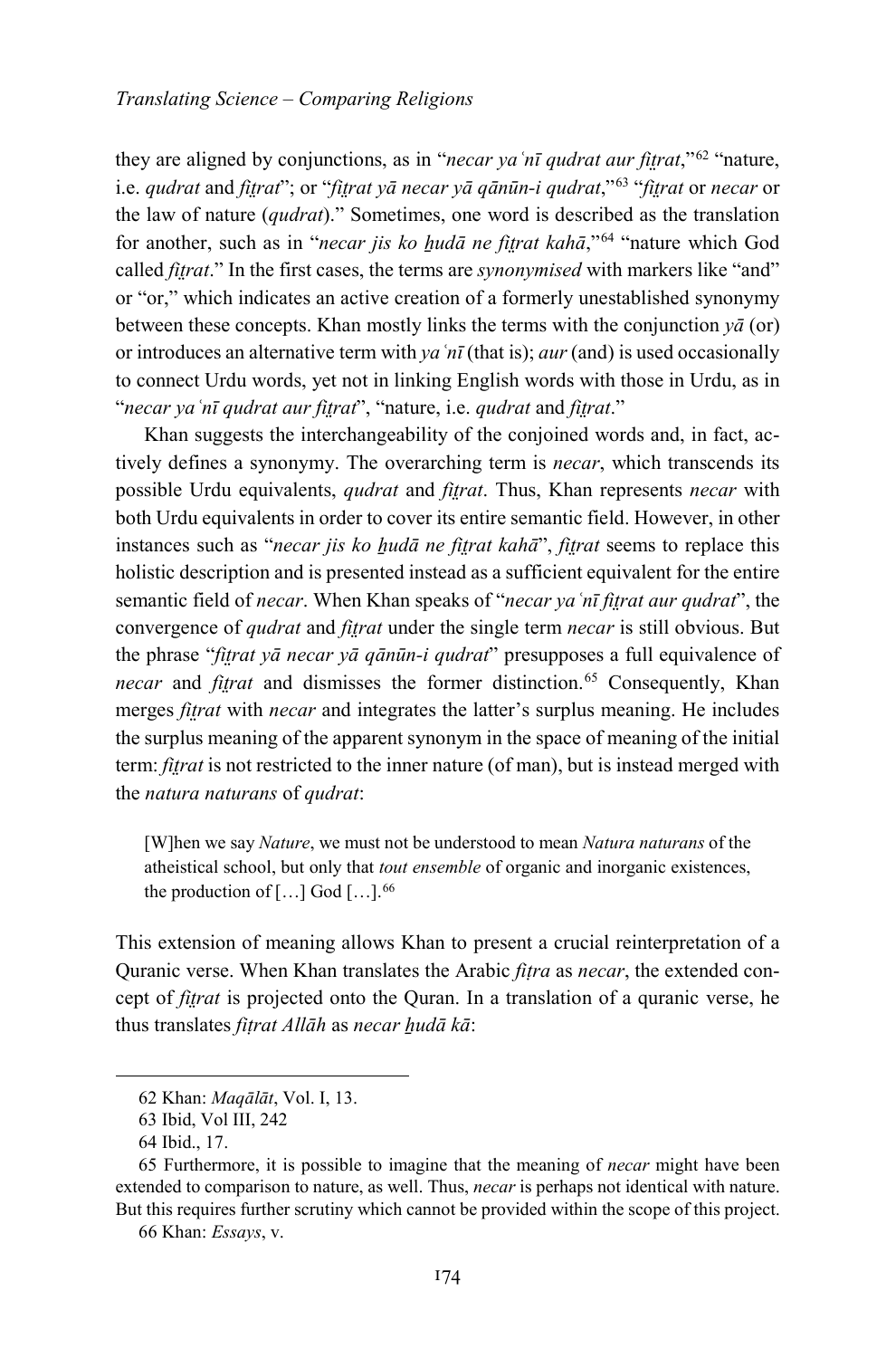Arabic:

Faʾaqim wajhaka li-d-dīni ḥanīfan fiṭrata Allāhi allatī faṭara an-nāsa ʿalaihā lā tabdīla lihalqi Allāhi dālika ad-dīnu al-qayyimu wa-lākinna aktara an-nāsi lā yaʿlamūna. (30:30)

#### English translation of the Qurʾān:

So [Prophet] as a man of pure faith, stand firm and true in your devotion to the religion [*dīn*]. This is the natural disposition [*fiṭra*] God instilled in mankind – there is no altering God's creation – and this is the right religion [*dīn*], though most people do not realize it.[67](#page-18-0)

Khan's Urdu translation:

Sīdhā kar apnā munh hālis dīn ke līye jo necar hudā ka hai jis par logon ko banāya hai, hudā kī paidā'iš men kuch tabdīl nahin hai. Yehī mustaḥkim dīn hai, va-lekin aks̱ar log nahīṉ jānte.[68](#page-18-1)

#### Translation of Khan's Urdu translation:

Turn your face to the pure *dīn* which is the nature [*necar*] of God according to which He created man [lit. people], there is no change in God's creation. This is the stable/firm *dīn*, but most people do not know.

Quite strikingly, Khan translates *necar* as an equivalent for the Arabic *fiṭra*, while a translation with the Urdu equivalent *fit̤rat* would have seemed more likely. Thus, Khan transfers his equivalisation of *fit̤rat* and *necar* to the Arabic *fiṭra*. In his explanation of this verse, Khan extends the meaning of the Arabic *fiṭra* – the inner nature of man (as given in the English translation) – by implying a broader meaning of *necar* as equally signifying inner and outer nature. According to Khan, God names Himself as a *necarī* here (*ẖud apne ko necarī kahta hai*).[69](#page-18-2) Hence, Khan does not read *fit̤rat Allah/necar ẖudā kā* as *genitivus qualitatis* in the sense of God's disposition, but rather as *genitivus auctoris*, implying the meaning of nature as a creation of God. This *necar*, encompassing man's inner nature as well as his outer nature, is true religion (*dīn*). Man is created in conformity with this religion: his inner nature as well as outer nature conform to *dīn*. [70](#page-18-3)

<sup>67</sup> Abdel Haleem: *The Qur'an.* (New York: Oxford University Press, 2005), 258.

<span id="page-18-2"></span><span id="page-18-1"></span><span id="page-18-0"></span><sup>68</sup> Khan: *Maqālāt*, Vol XV, 147.

<sup>69</sup> Ibid., 147.

<span id="page-18-3"></span><sup>70</sup> Cf. Nayyar: *Urdū adab kī taškīl-i jadīd*, 146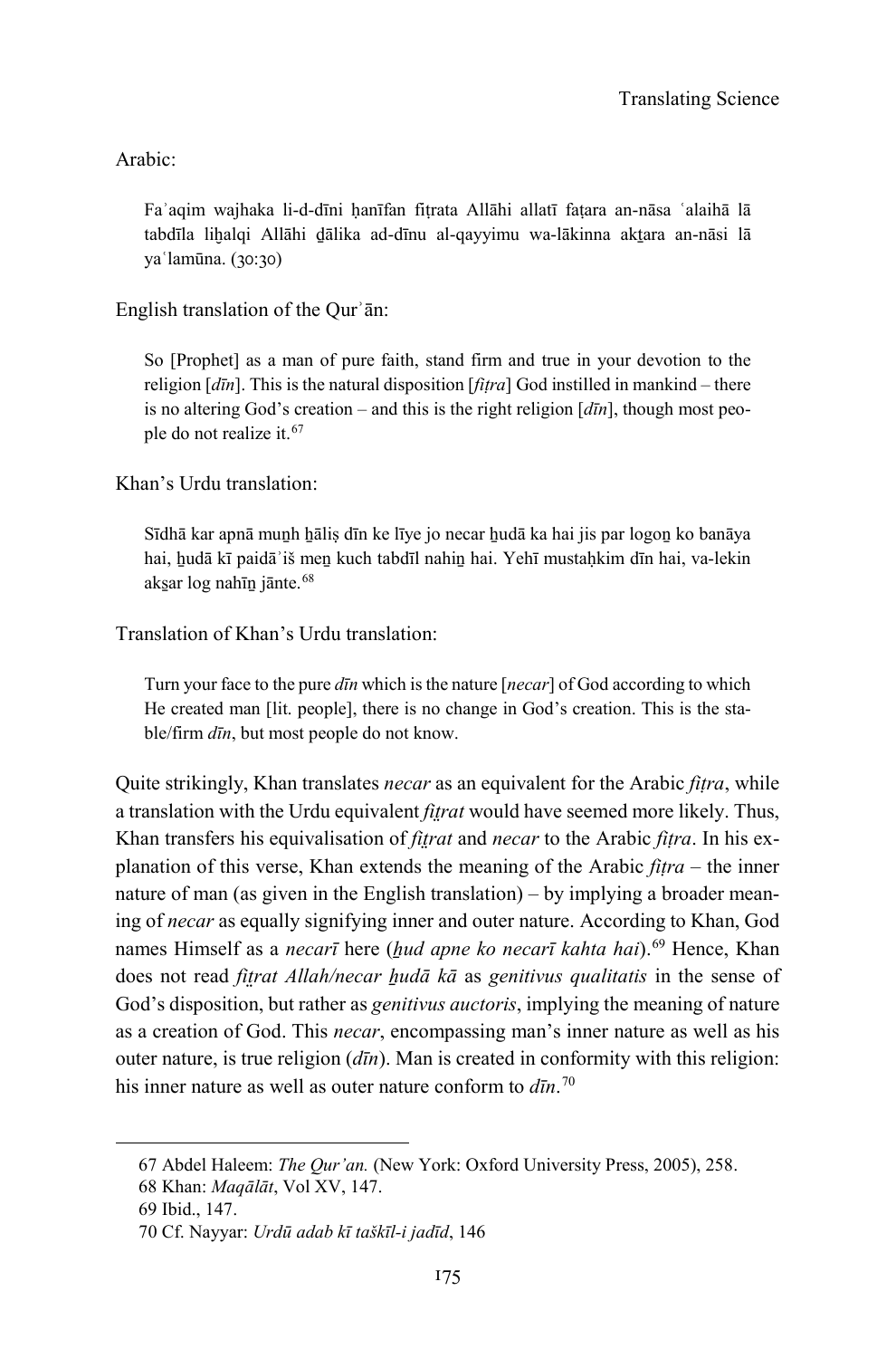In the following clause, *necar* is described as immutable, for God does not change his creation (*ẖudā kī paidāʾiš meṉ kuch tabdīl nahīṉ hai*). By employing *necar*, Khan interprets this constancy and immutability in God's creation with reference not only to the inner nature of man but equally to outer nature, too: neither inner nor outer nature are therefore subject to change. Both are perennially organised according to God's initial creation. On this foundation, Khan bases his assertion of an unchanging world order created by God, which is described as *qānūn-i qudrat* or *lā āf necar* (law of nature).

While the English translation implies only an immutable inner nature of man, Khan's Urdu translation encompasses the outer nature, as well. As a result of merging *fit̤rat* with *necar*, God's unchanging, eternal order in the creation (of man) is extended to outer nature. Thus, God has not only established the order in which he created man, but rather the order structuring the whole universe. Khan describes this world order as *dīn* (*yehī mustaḥkim dīn hai*), which creates one more equivalency – between *dīn* and *necar*.

Khan creates a long chain of equivalency between *fitrat*, *necar*, *qudrat*, *qānūni qudrat* or *lā āf necar*, and, lastly, *dīn*. All of these terms denote the world's eternal order, however, with slightly varying nuance. In particular, *dīn* has been discussed in the previous chapters in a significantly different context. In the following discussion, I will examine the implications of this last equivalisation of the concept of *dīn*.

It is beyond the scope of this chapter to discuss the vast field of meaning *dīn* has in Arabic. Still, in Khan's case, the English translation of *dīn* as "religion" is far too simplistic. As has been discussed above, Khan conceives of *dīn* as an abstract concept of religion. The different religions (*mazhab*) present in the world are perceived as manifestations of the eternal *dīn*, but in a deviated form: the various prophets brought their law codes (*šarīʿat*), but none of these codes remained in their original form. These deviated forms of an originally universal message constitute the present religions – with the exception of Islam: Islam as the last message was sent to restore these deviated messages into a universal form.<sup>[71](#page-19-0)</sup>

With Khan's integration of *dīn* in his chain of equivalency with *necar*, law of nature, etc., the term *dīn* additively obtains the meaning of eternal world order, that is the law of nature according to which God has created the world. But how does Khan link the abstract concept of religion with the idea of an eternal world order under the same umbrella category of *dīn*?

<span id="page-19-0"></span><sup>71</sup> Khan: *Tabayīn*, Vol. I, 16f.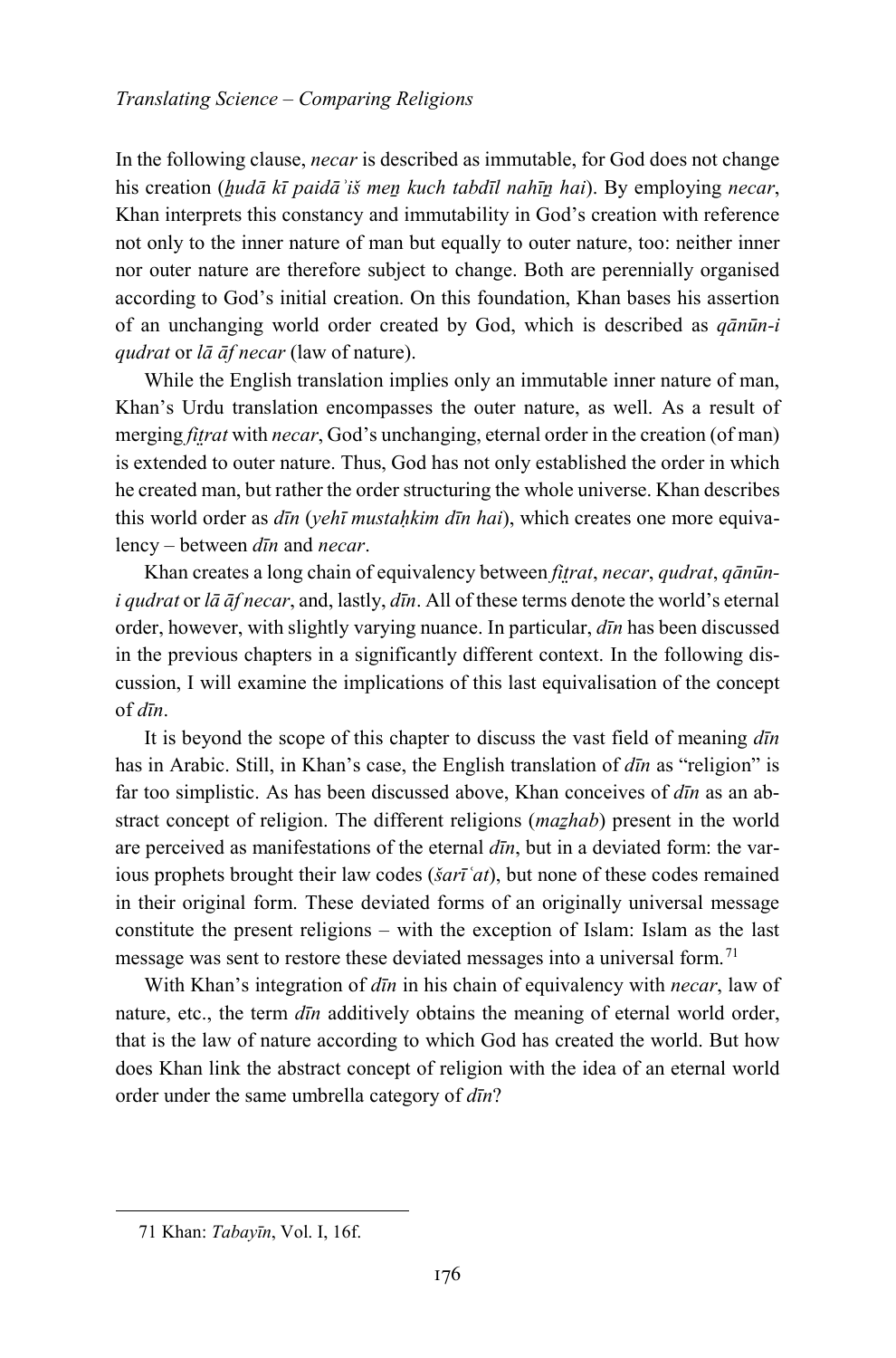#### 3.2 Integrating Science in Islam

The equating of *fit̤rat* with *necar* extends and broadens the human nature of *fit̤rat* to the *natura naturans* of *qudrat*, too. Through this extension of meaning in the above quoted Quranic verse, Khan argues that God created a law of nature. Occurences in nature are thus not attributed to God's immediate and active intervention, but rather according to a God-created, eternal order. For Khan, nature therefore acquires an independent – albeit inseparable – position from God. Natural laws are acknowledged as a scientific entity. This breaks from (traditionally) the most common view in Islam, that of Ashari<sup>[72](#page-20-0)</sup> theology: the occurrence of rain, for example, would be perceived as an active intervention of God. Khan, however, introduces the law of nature as a mediating phenomenon: God's direct action is restricted to His role as maintainer of the once-established, eternal order and its laws. Consequently, events like rain are no longer imagined as God's action, but rather as being in accordance with the laws of nature.

On this basis, Khan rejects the assertion of a conflict between religion and science:

Those who imagine science [*necaral sāʾins*] and religion [*maẕhab*] as contradictory and antithetical [*muqabil aur mutaz̤ād*] are misguided and errant. In fact, religion and science consider entirely different issues, which are mutually unrelated. Thus, both cannot be mutually contradictory and antithetical.<sup>73</sup>

He thus denies the conflict thesis and argues that science and religion rather concern separate spheres. Hence, they do not clash but rather complement each other. On the basis of this acknowledgment of natural laws, then, Khan develops the assertion of an unbroken chain of cause and occurrence: every occurrence in the world is preceded by a cause. There can be no occurrence without any cause. The whole world consists of such chains of causes (*ʿillat*) and caused occurrences (*maʿlūl*):

<span id="page-20-0"></span><sup>72</sup> Asharism is the most prominent theological school of Islam and was a compromise between the positions of the Qadariyya and the Jabiriyya. The former emphasised man's free will (*qadar*) while the latter stressed God's omniscience, which rather implied the predetermination of man's fortune. Ashari theology was shaped as a *via media* between these positions: God has a conveying position in human action. Only through His intervention and mediation can man act.

<span id="page-20-1"></span><sup>73</sup> Khan: *Maqālāt*, Vol. III, 281.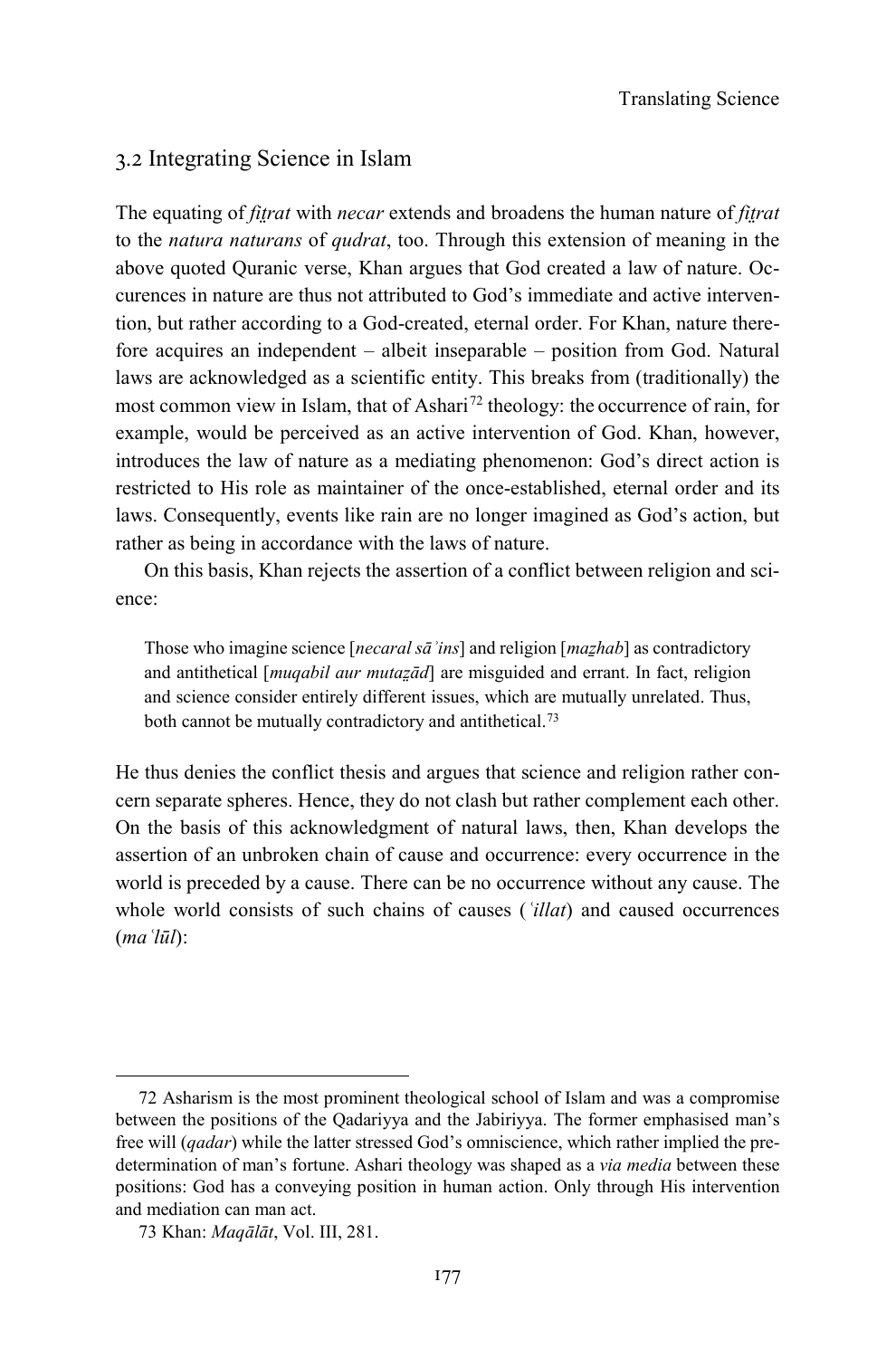A reason [*ʿillat*] is never, on no account, separate from its effected occurrence [*ma* 'lūl], nor is an effect from its reason. According to this procedure, any occurrence in the world is effected and this is called *fit̤rat* or *necar* or *qānūn-i qudrat*. [74](#page-21-0)

Khan further argues that all of these chains must have an origin  $-$  a point of departure, so to speak. At the beginning, there must be a reason of reasons (*ʿillat al-ʿilal*) which sets the chains in motion. Khan describes this as the "*Causa causarum*, that is, God."[75](#page-21-1) The acceptance of a creator is thus viewed as a natural as well as rational insight that no one can deny. God's existence does not clash with the belief in scientific natural laws, but is rather its logical result. Khan aims to rationally demonstrate the acknowledgment of God's existence with undeniable evidence:[76](#page-21-2)

Anything that exists is the effect [*maʿlūl*] of a [preceding] reason [*ʿillat*] and this reason is the effect of another [preceding] reason and this chain keeps on going. But from the perspective of *necar*, such a chain must come to an end in reason of reasons [*ʿillat al-ʿilal*], which is proven by the *lā āf necar* itself […].[77](#page-21-3)

And:

Someone or other is the Creator or the Final Cause of or the Cause of causes of all existing things. Allah is His name. […] [S]ince we find every single thing to be caused by a cause how can we fail to consider the sum of these very things to be caused by some Cause of causes?[78](#page-21-4)

Khan consequently aims to rationalise belief, and religion in general, by detaching it from supernaturality: religion is therefore entirely in concordance with reason and nature. It does not evade but is rather firmly grounded on rational arguments, for nature and its law are viewed – again, much in reminiscence of Pratt – as *vark āf Gāḍ* (work of God) which cannot contradict *ẖudā kā kalām* (i.e. the Quran), as both share the same origin. Science and religion are distinguished as separate spheres which are linked through the creation of God, thus ruling out the charge of contradiction.[79](#page-21-5)

<span id="page-21-0"></span><sup>74</sup> Ibid., 241f.

<span id="page-21-1"></span><sup>75</sup> Khan: *Essays*, v.

<sup>76</sup> Khan: *Maqālāt*, Vol. III, 298, 302f.

<sup>77</sup> Ibid., 303.

<sup>78</sup> Troll: *Sayyid Ahmad Khan*, 258.

<span id="page-21-5"></span><span id="page-21-4"></span><span id="page-21-3"></span><span id="page-21-2"></span><sup>79</sup> Khan: *Tafsīr al-Qurʾān*, 6. Akshay Kumar Dutt (1820-86) argues also in a very similar vein. He was a prominent exponent of the Brahmo Samaj, a Hindu reform movement founded in 1828 by Ram Mohan Roy, which propagated a monotheistic Hinduism and emphasised science and reason as characteristics of the "authentic" Hinduism, freed of the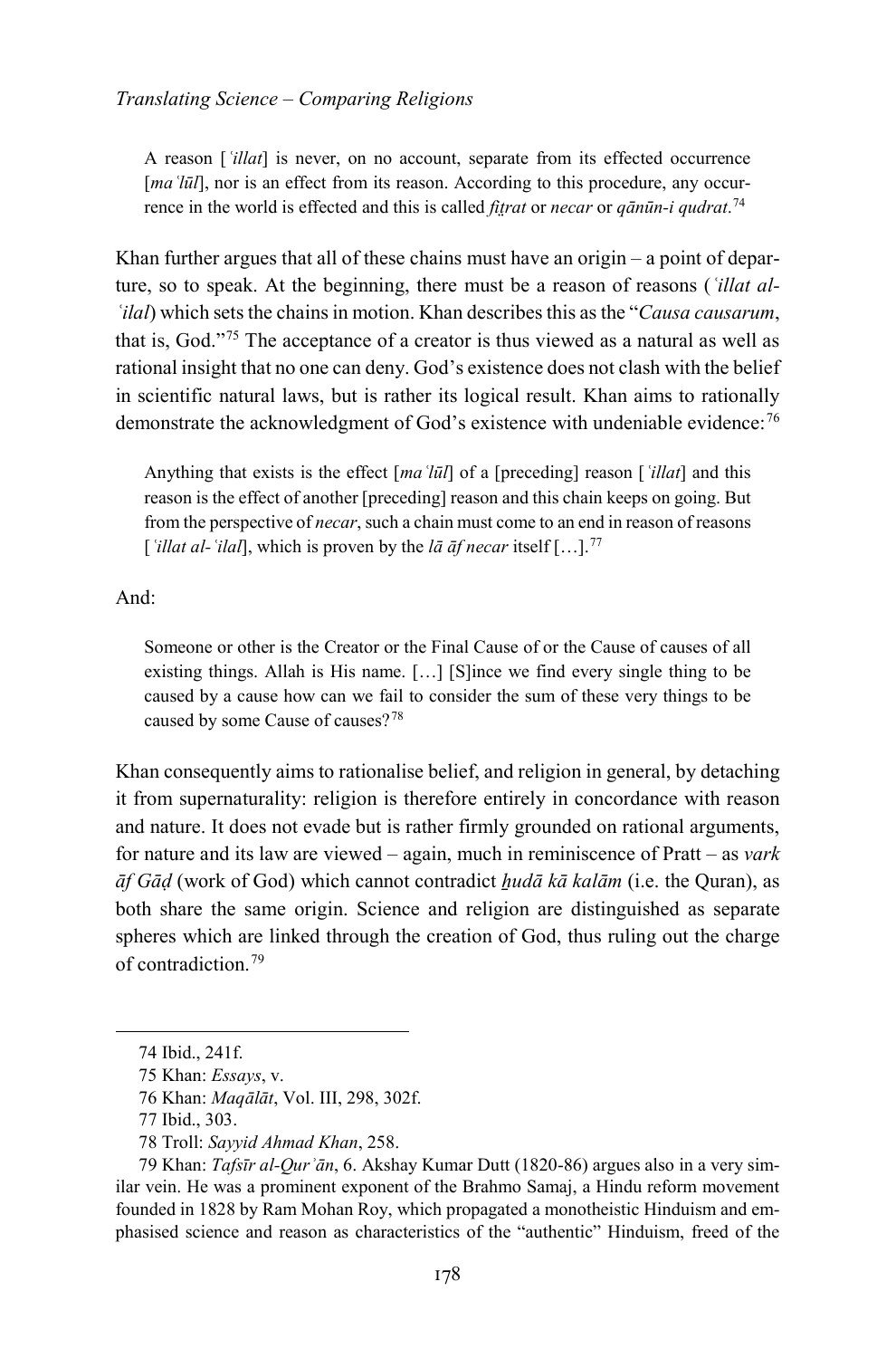The most famous case by which Khan exemplifies this assertion is his understanding of the *duʿā*, an informal type of prayer in Islam. In his pamphlet *Ad-duʿāʾ va al-istijābah* (1892), Khan doubts that prayers are answered by God (*istijābah*). He rather conceives of *duʾā* as a means to maintain a relationship between man and God. But those prayers are neither answered by God nor do they change the run of events. Khan imagines  $du \, \tilde{a}$  merely as a way to calm oneself.<sup>[80](#page-22-0)</sup>

Khan thus presents a rationalised interpretation of traditional Islamic belief which is completely detached of any supernatural powers and rejects a contradiction between the spheres of religion and science. Religion is thus positioned on the same level as science, and a distinction between the natural and the supernatural is relinquished. Instead, both spheres have to argue on the basis of the natural, i.e. experiential and observational knowledge. The previously vertical distinction between the natural (science) and the supernatural (religion) is turned to a horizontal distinction on the natural level. Hence, there are no truly distinct types of knowledge, but rather one body of knowledge which is approached in different ways:

The assertion that religious service [*ʿibādat*] in the field of knowledge can be conducted only by studying religious knowledge [*ʿulūm-i dīnīyah*] has entrenched itself in the hearts of the Muslims. To study or teach any other type of knowledge […] cannot be called religious service and, thus, will not be rewarded [by God] [*savāb*]. [...] To only have religious knowledge, is *per se* neither religious service nor will it be rewarded. Rather the intention [*nīyat*] to apply knowledge for religious purposes allows one to term its studying as a religious service and worth of [divine]

excesses found in its present status. Dutt's approach perhaps most expressly integrates rational arguments in his idea of Hinduism within the Brahmo context. His argument to a great extent resembles Khan's approach when asserts that "[…] God resembled that of the eighteenth-century deists who saw the Almighty as the supreme watchmaker. Only an Absolute Being could possibly conceive something as intricately complex in its interrelationship between parts and whole as the clock-like earth. The world was therefore neither accidental in its creation nor purposeless in its operation. One can understand God's plan by discovering the laws of nature, which show how all things are harmoniously interrelated, and this knowledge can be used to improve human relationships and bring the kingdom of God on earth" (David Kopf: *The Brahmo Samaj and the Shaping of the Modern Indian Mind* (Princeton: Princeton University Press, 1979), 50). In his perspective, science and the study of the natural laws mirror "God's scripture." which "reveal[s] the total harmonious interrelatedness of the universal elements" (Ibid., 50). Much reminiscent of Khan, Dutt propagates the acknowledgment of God's existence as a rational insight based on the argument of a God-created world order which inevitably points to its creator. Cf. Ibid., 43f, 50; Halbfass: *India and Europe*, 338.

<span id="page-22-0"></span><sup>80</sup> Khan: *Ad*-*Duʿāʾ va al-istijābah* (Āgrah: *Mufīd-i ʿĀm*, 1892?), 4, 7f.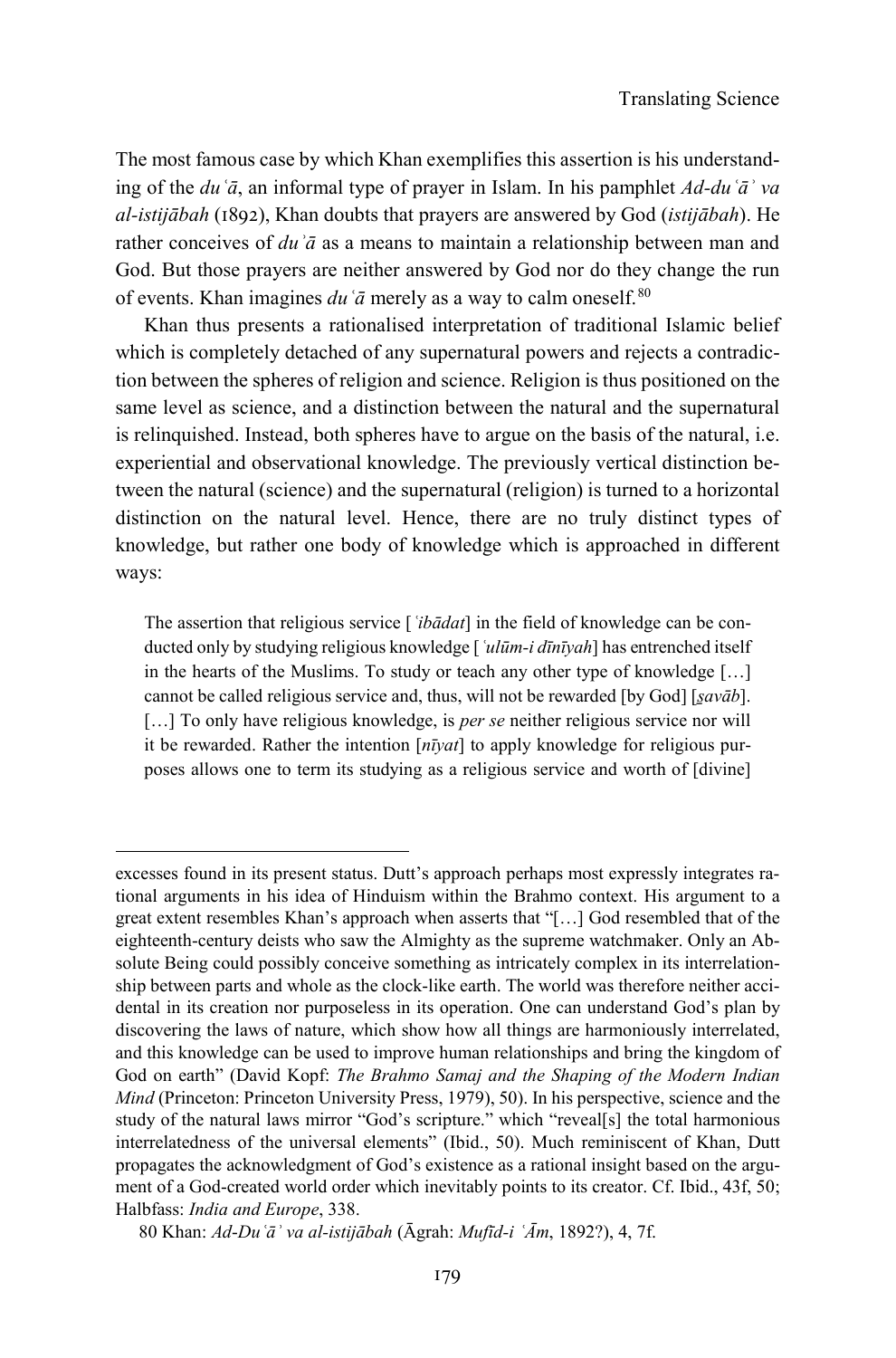reward. […] [S]uch knowledge which we call worldly knowledge [*ʿulūm-i duniyavī*], if it is taught properly, serves to strengthen the faith and is a medium to in-crease the love and acquaintance of God.<sup>[81](#page-23-0)</sup>

Consequently, it is quite reasonable if, in this respect, we include this type of knowledge in the realm of religious knowledge.<sup>[82](#page-23-1)</sup>

Thus, Khan doubts a strict distinction between religious and scientific – or in his words worldly – knowledge. Although he does not discard a complete distinction between these two spheres of knowledge, he primarily views them as differing approaches to a unified knowledge: the creation of God. For Khan, science acquires an assistive position for religion, strengthening an individual's faith rather than fostering doubts. The contradiction between science and religion, which was Khan's point of departure, is thus transformed into an interwoven relationship. On the one hand, religion is *rationalised* and thus divested of its former supernatural arguments, which results in the necessity for religion to utilise the same evidence as science. Consequently, on the other hand, science is *sacralised* as an aid to religion. Reason becomes the central source of arguments for both spheres, for Khan perceives faith without comprehension as worthless. Hence, religion does not lay outside the realm of reason, but relies on the same observational type of knowledge as science.<sup>[83](#page-23-2)</sup>

For Khan, science is thus integrated as an inherent aspect of Islam: the convergence of *fit̤rat* with *necar* allows him to identify in the Quran a natural order (i.e. the laws of nature) created by God. This permits him to present his interpretation as nothing else but the restoration of pure and unadulterated Islam (*ṭheṭh Islām*).[84](#page-23-3)

<span id="page-23-0"></span><sup>81</sup> Khan: *Maqālāt*, Vol. I, 147f.

<span id="page-23-1"></span><sup>82</sup> Ibid., 150.

<span id="page-23-2"></span><sup>83</sup> Khan, *Tafsīr al-Qurʾān*, 6.

<span id="page-23-3"></span><sup>84</sup> Khan: *Maqālāt*, Vol. III, 277f.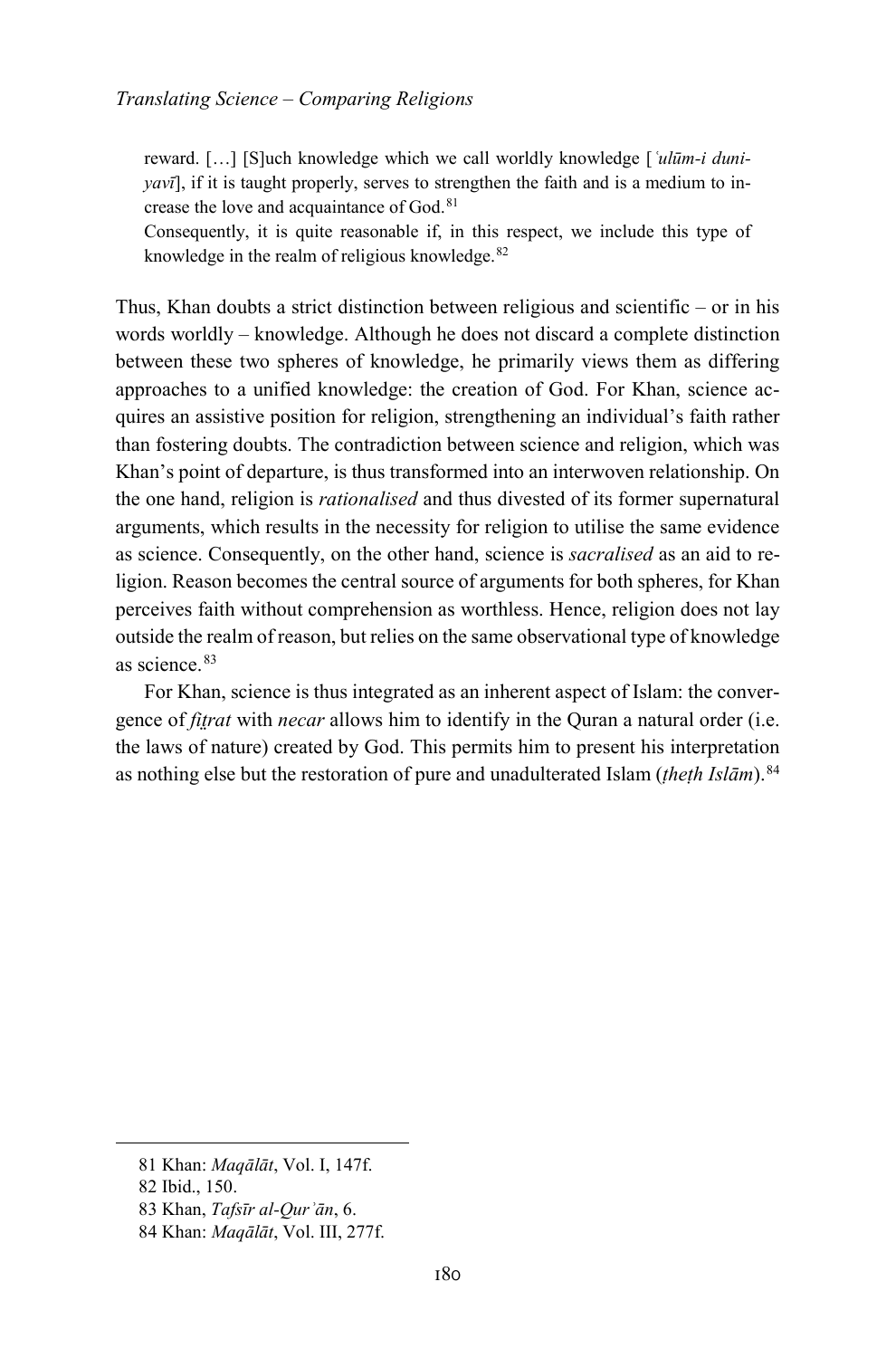Science is subordinated as a sub-category of *dīn*. [85](#page-24-0) The whole discourse of science is presented as part of Islam.<sup>[86](#page-24-1)</sup>

#### 3.3 Naturalising Immediate Knowledge

-

Another of Khan's crucial, rationalising interpretations reveals some hints about his conception of *fit̤rat*. With reference to al-Ghazali's *Al-Maz̤nūn bih ʿalā ġair* 

<span id="page-24-1"></span>86 Efforts to describe miracles, such as the Prophet's night journey (*miʿrāj*) or the splitting of the moon, as allegorical – or at least in conformity with the course of nature – are already present in Shah Waliullah's work. He argues that the working of miracles is no necessary attribute to approving the truth of a prophet and his message: "Besides, various so-called 'miracles' that are thought to be occurrences infringing upon the customary course of things, turn out to be normal phenomena when observed more closely" (Johannes Marinus Simon Baljon: *Religion and Thought of Shāh Walī Allāh Dihlawī, 1703-1762* (Leiden: Brill, 1986), 105). He argues that the normal course of nature is neither disturbed nor interrupted: "You should know that when God in His rule of the world displays a breach in the course of nature, He nevertheless does this within the framework of the customary sequence of natural events, however unstable this may be. On this account breaches in the course of nature still have slight natural causes. It is as if these natural causes are always there whenever God's decree is executed" (Ibid., 105).

From this perspective, Khan's interpretations appear less radical in their outlook to some extent. Still, Khan goes a step further and not only argues away miracles, but even aims to integrate the effect of any metaphysical element in a rational framework.

<span id="page-24-0"></span><sup>85</sup> In his *Urdū adab kī taškīl-i jadīd*, Nayyar summarises Khan's work as an attempt to balance this feeling of being torn between a nostalgia for the lost past and the upheavals of the colonial situation, being torn between old and new learning, and between religion and science. Nayyar recognises Khan as the first one to discern this conflict and propose a solution. According to Nayyar, Khan presented both conflicting tendencies as strictly separate spheres. Yet, his thought shows crucial inconsistencies and contradictions in this respect, as Nayyar argues: "Sir Saiyid himself several times does not maintain the delimitation between both [spheres] and blurs the borders" (Nayyar: *Urdū adab kī taškīl-i jadīd*, 144).

Can what Nayyar describes here as a contradiction in Khan's thought and as a manifestation of his inner conflict (*duhrā šuʿūr*), not instead be understood as a deliberative inconsistency? In the first instance, Khan strictly distinguishes science and religion in two distinct spheres, whereas on closer observation, *dīn* appears as an umbrella category, reshaped by his attempt to be consistent with science. In other words, science is integrated as a subcategory of religion, while this interpretation of religion itself can neither evade its dependency on science. Khan aims to reintroduce the superiority of science. Yet, in being recognised, this thesis has to refer to the hegemonic discourse of science. Thus, Khan is not inconsistent in his argument but rather has to balance two contradicting discourses. Cf. Nayyar: *Urdū adab kī taškīl-i jadīd*, 137, 144, 147.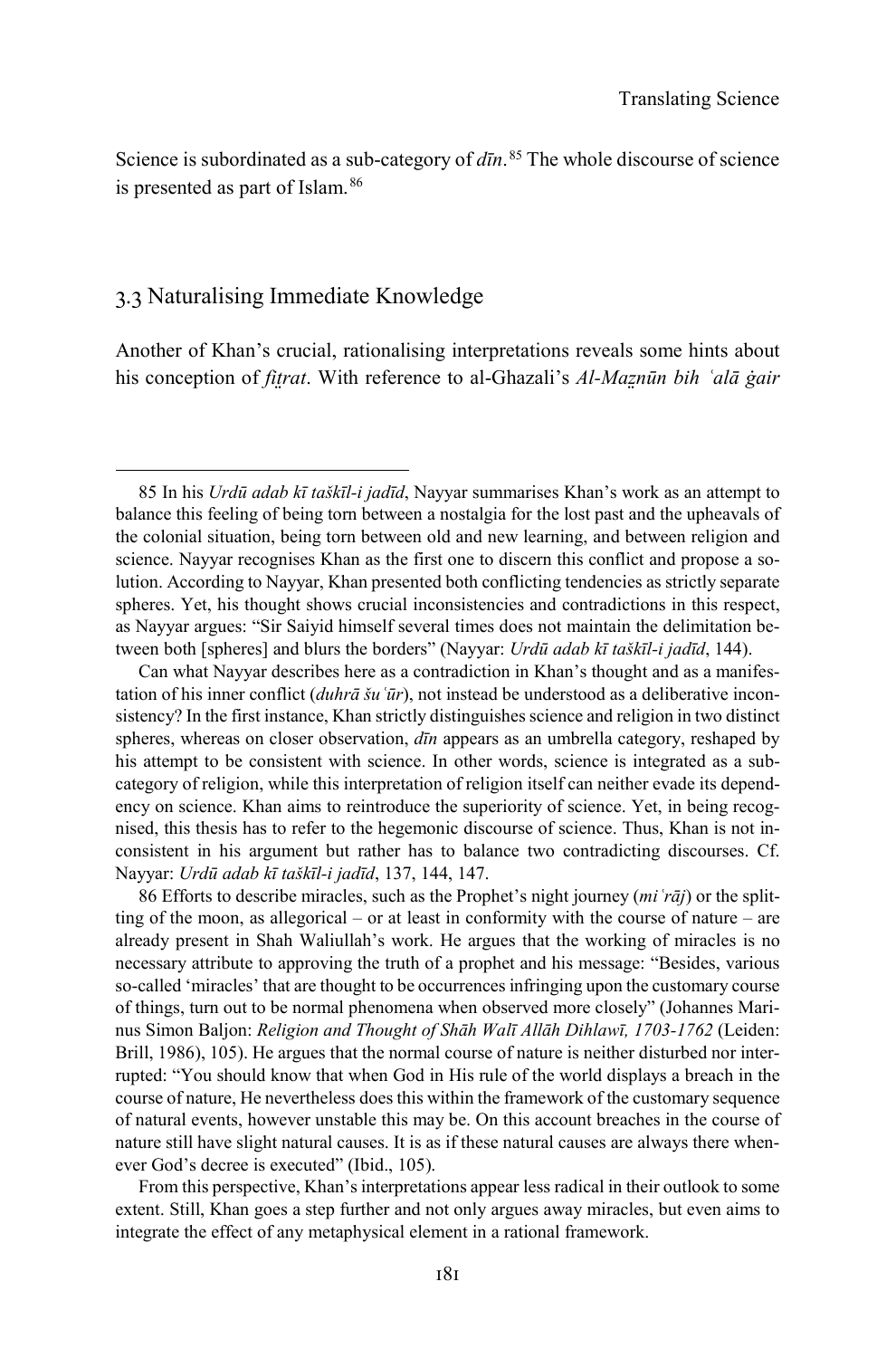*ahlih* (The Mysteries of the Human Soul<sup>[87](#page-25-0)</sup>), for example, Khan presents an interpretation of punishment (*ʿiqāb*) and reward (*s̱avāb*) which is not physical, but an effect on the soul. This on the soul is thus duly integrated into the order of causal chains. Just as deeds have an effect in the world, in the same way they also affect the constitution of the soul (*rūḥ*). This argument seems to be, at first glance, not of any further interest, as it fits into Khan's project of rationalising supernatural claims, hence, the validity of the hereafter. Yet, one might also read this as a continuation of his assertion of a synthesis between *shariat* and *t̤arīqat*. Both concepts are perceived as interdependent, with the outer law exerting its impact on inner injunctions. Thus, Khan perceives an individual's conduct to be mirrored in its impact on his soul.<sup>[88](#page-25-1)</sup>

However, Khan bases this rationalisation on a text by al-Ghazali wherein the latter presents highly speculative metaphysical claims. He describes the soul as an indivisible entity, thus denying the existence of an individual soul. Rather, man's individual soul is conceived of as a part of the Universal Soul. This link of the individual man with the Divine allows the soul to recognise "its Creator and His attributes through itself and its attributes unaided by senses."[89](#page-25-2) Khan, who was

88 Cf. Chapter 1.

-

Shah Ghulam Ali was the successor of Mirza Mazhar Jan-i Janan, who strongly emphasised the doctrine of *vaḥdat aš-šuhūd* of Sirhindi, as they saw themselves as his legitimate

<span id="page-25-0"></span><sup>87</sup> An English translation of this text is available online. However, the parts Khan quotes and translates in his article could not be identified in the translation. It is unclear whether this passage could not be identified due to any abridgements or a different interpretation in the English translation. Shibli quotes the same part in his biography and study of al-Ghazali's thought, and in a wording much reminiscent of Khan's: Shibli Nomani: *Al-Ġazālī: yaʿnī Imām Muḥammad bin Muḥammad Ġazālī kī savāniḥ-i ʿumrī* (Kānpūr: *Nāmī Pres*, 1901), 168.

<span id="page-25-2"></span><span id="page-25-1"></span><sup>89</sup> Ghazali: *Mysteries of the Human Soul*, http://www.ghazali.org/works/soul.htm. Troll describes a reminiscent understanding advocated by Khan's mother, Aziz an-Nisa Begum, who had a significant impact on him. In adherence to her Sufi master, Shah Ghulam Ali (1743-1824), who was a famous Shaikh of the Naqshbandi order, she took a strong stance against any kind of mediation, "advocating the soul's direct contact with God. 'God alone should be approached in everything, then He will do what He pleases to do,' she used to say" (Troll: *Sayyid Ahmad Khan*, 30; unfortunately, Troll does not give any reference for this assertion). In his *Change and Continuity in Indian Sūfīsm*, Thomas Dahnhardt states with regard to *rūḥ*: "[Mankind] is endowed with a composite nature consisting of a spiritual or 'heavenly' (*rūḥānī*) and a physical or 'earthen' (*jismānī*), element. Man thereby participates in the formal creation of Allāh (*al-khalq*), represented by the clay, while maintaining a close link with the informal, purely transcendent dimension of his Creator (*al-Khāliq*) through the infusion of the spirit (*al-rūḥ*) into the physical frame" (Thomas Dahnhardt: *Change and Continuity in Indian Sūfīsm: a Naqshbandi-Mujaddidī Branch in the Hindu Environment* (New Delhi: DK Printworld, 2002), 113f.). Hence, Dahnhardt argues that, in Naqshbandi thought, *rūḥ* is assumed to be of Divine origin, and thus maintains an integral link between man and God.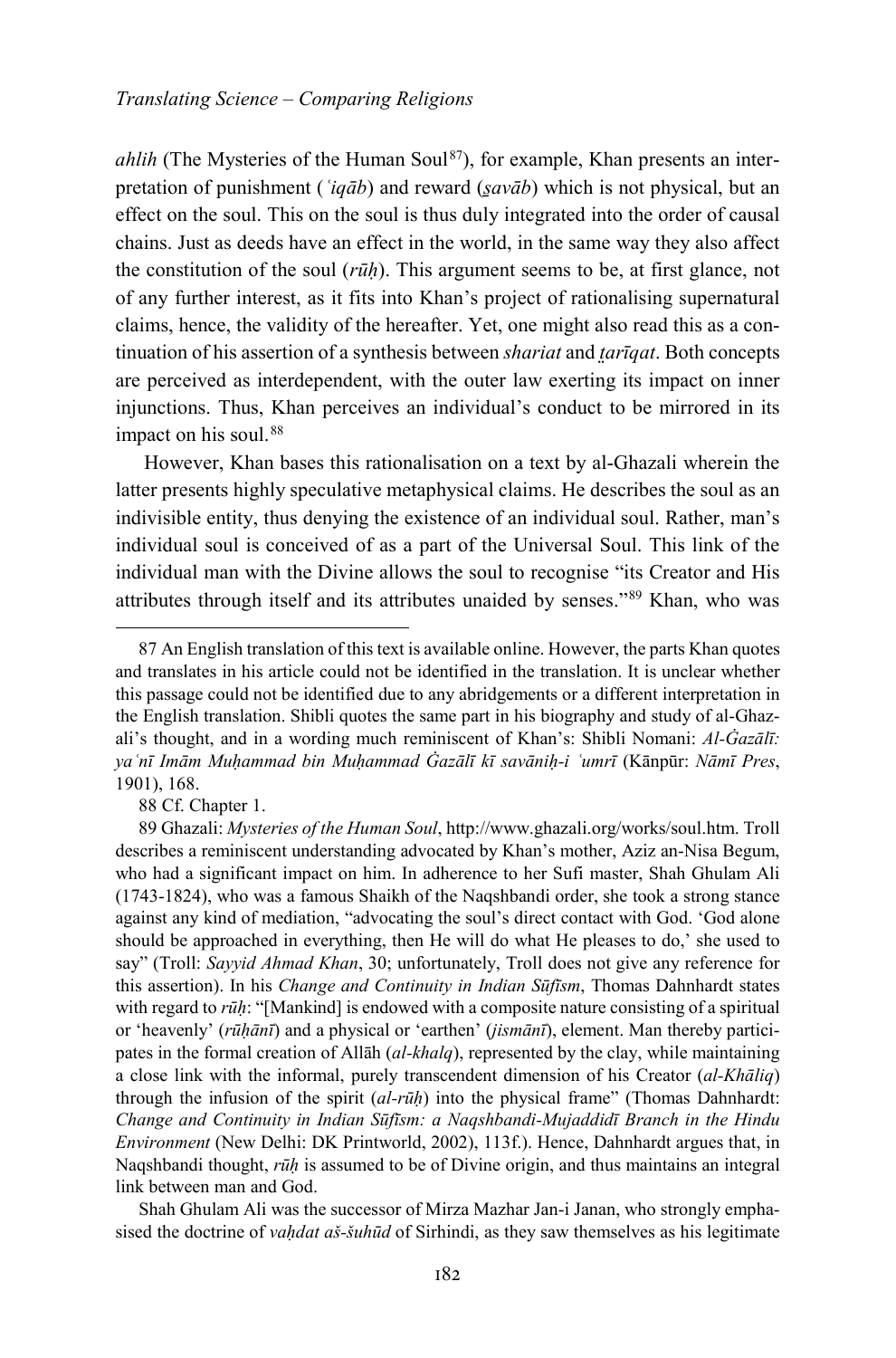obviously acquainted with this text, seems to transfer this idea to his concept of *fitrat* as man's inner guide which is implanted in him in a universally uniform model<sup>[90](#page-26-0)</sup> and connects him to the universal  $d\bar{u}$ , as he implies in the discussed Quranic verse ("Turn your face to the pure *dīn* which is the nature [*necar*] of God according to which He created man"). Khan more clearly formulates this idea when he states that "this *fitrat-i insānī* [human nature] has been called by God [literally: the lawgiver, *šāriʿ*] as guidance [*hidāyat*]"[91](#page-26-1). With regard to this point, he writes:

Many people are born by nature [*az rū-i fit̤rat ke*] as right-minded so that they trust in a true thing [*sīdhī aur saccī bāt*] and do not require any proof to believe in it. Although they are not familiar with this matter, their true, immediate knowledge [*vajdān*] testifies its truth.<sup>[92](#page-26-2)</sup>

*Fitrat* therefore acquires the position of an indestructible link to the Divine, maintaining the natural and undoubtable acknowledgment of God, independent of rational or empirical proof. Thus, Abraham's insight into God's existence is described as the recognition of his own *fitrat*.<sup>[93](#page-26-3)</sup> The acknowledgment of God's existence is described as a natural act (*amr-i t̤ibʿī*), while the possibility of denying His existence is described as impossible.<sup>[94](#page-26-4)</sup> Because Khan conceives of human nature as a God-given disposition, he maintains – despite his emphasis on reason and inductive knowledge – man's access to a source of immediate knowledge.<sup>[95](#page-26-5)</sup>

Khan's concept of *fitrat* thus combines two approaches to knowledge. On the one hand, he perceives human nature as a God-given disposition which mirrors God in man and allows for immediate access to Divine knowledge. This seems to be an adaption of al-Ghazali's concept of *rūḥ*. On the other hand, *fit̤rat* is extended with the meaning of *natura naturans* by equating it with *necar*. This linkage allows

<span id="page-26-1"></span><span id="page-26-0"></span>heirs. Both attacked vehemently superstitious practices such as the use of amulets. Cf. Pernau: *Ashraf into Middle Classes*, 39-41; Robinson: *The 'Ulama of Farangi Mahall*, 29.

<sup>90</sup> Khan: *Maqālāt*, Vol. XIII, 248f.

<sup>91</sup> Ibid., 104.

<sup>92</sup> Ibid., 104.

<sup>93</sup> Ibid., 391.

<span id="page-26-4"></span><span id="page-26-3"></span><span id="page-26-2"></span><sup>94</sup> To deny God's existence is described merely as the denial to prove His existence rationally. One cannot deny God's existence, but only the existence of a proof for His existence; cf. Khan, *Maqālāt*, Vol. XIII, 18.

<span id="page-26-5"></span><sup>95</sup> Khan even goes so far as to naturalise revelation and inspiration (*vaḥy* or *ilhām*) as a natural disposition in man, which is present, however, in varying degrees: "As other faculties are present in man, in the same way the faculty of inspiration [*vaḥy aur ilhām*] is present in man. […] In the one person [one faculty is] more [present] and in the other less. In the same way, the faculty of inspiration is absent in some, in the other less, in the other more and in another even more present" (Khan, *Maqālāt*, Vol. XIII, 388).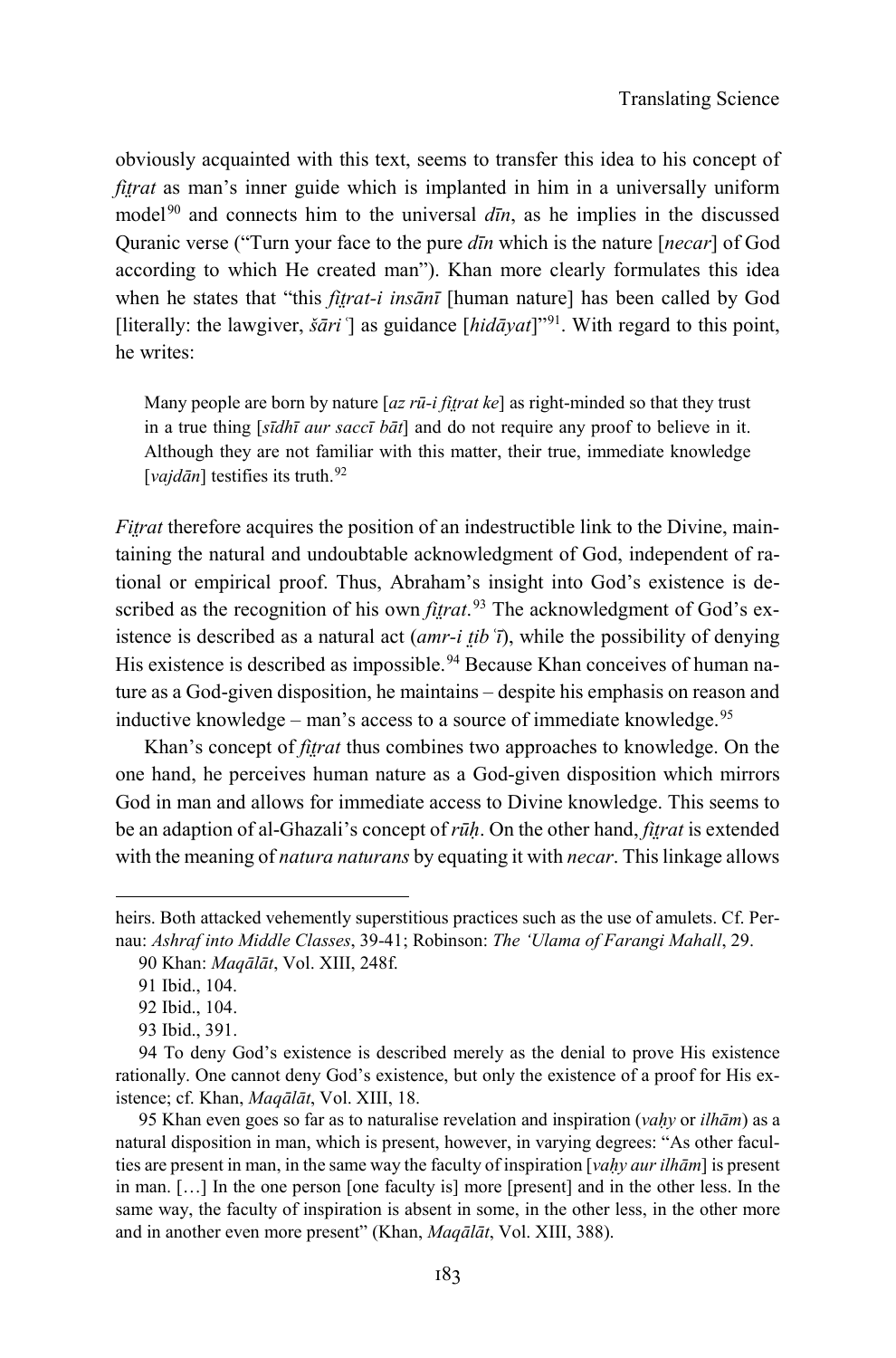Khan to equally establish outer nature as a mirror of God's nature permitting insights into Divine knowledge. Chapter 7, I will further discuss the extent to which *ʿaql* can be perceived as a merely inductive access path to knowledge or whether it is equally permeated with deductive aspects.

This link between the inner and the outer nature under the umbrella of Khan's reading of *dīn* resembles Sufi views on the whole of reality: the concept of *vaḥdat al-vujūd* – commonly related to Ibn al-Arabi's position, although not termed by him in this way – assumes the unity of Being and finds a concise expression in the Persian phrase, *hamah ūst*: "All is He." This monistic perspective assumes that God is the only existence. The entirety of creation is merely an illusion disclosing its unity with God. When this doctrine gained great popularity during the reign of Akbar (1556-1605) in Mughal India, Ahmad Sirhindi (1564-1624) countered this perspective with his concept of *vaḥdat aš-šuhūd*. In his view, the pantheistic perspective of *vaḥdat al-vujūd* violated the doctrine of *tauḥīd* and the transcendency of God, as God's unity was not sustained if all creation was equalised with God. He stated that a correct interpretation of this matter does not imply an equation of God with His creation, but rather a witnessing (*šuhūd*) of God through His creation. Creation was perceived as a mere mirror of God, maintaining, however, a clear distinction between both: "he felt it necessary to insist that seeing God in all things goes back to the viewer and does not offer a final explanation of the nature of reality."[96](#page-27-0) The idea of *vaḥdat aš-šuhūd* became popular in the Naqshbandi Sufi order to which Khan was related through his family, while the *vaḥdat al-vujūd* remained prominent in the other great Sufi orders of South Asia, namely the Qadiri and Chishti orders.[97](#page-27-1)

Khan's concept of *necar* seems to refer to the *vaḥdat aš-šuhūd* with respect to his perception of nature as mirroring God. As we have seen, Khan interprets the investigation of natural laws as a means to strengthen and verify religious beliefs.<sup>[98](#page-27-2)</sup> Thus, the tracing back of causal chains in nature culminates in the necessary inference of God's existence as well as His unity. Nature is, for Khan, a mirror of God's *dīn*. While the idea of *vaḥdat aš-šuhūd* mirrors God's existence only from a top-down perspective, Khan furthermore assumes the possibility of inductive knowledge by means of nature, allowing for bottom-up insights.

Khan occasionally refers to the distinction between *vaḥdat al-vujūd* and *vaḥdat aš-šuhūd*, without, however, taking a particular stance. Thus, he was undoubtedly acquainted with these concepts. Whether his concept of *necar* is, however, a reinterpretation of *vaḥdat aš-šuhūd* must remain mere speculation, as he does not refer

<span id="page-27-0"></span><sup>96</sup> *EI*: "wahdat al-shuhūd."

<span id="page-27-2"></span><span id="page-27-1"></span><sup>97</sup> Troll: *Sayyid Ahmad Khan*, 31; Robinson: *The 'Ulama of Farangi Mahall*, 41. 98Khan, *Maqālāt*, Vol. I, 147-150.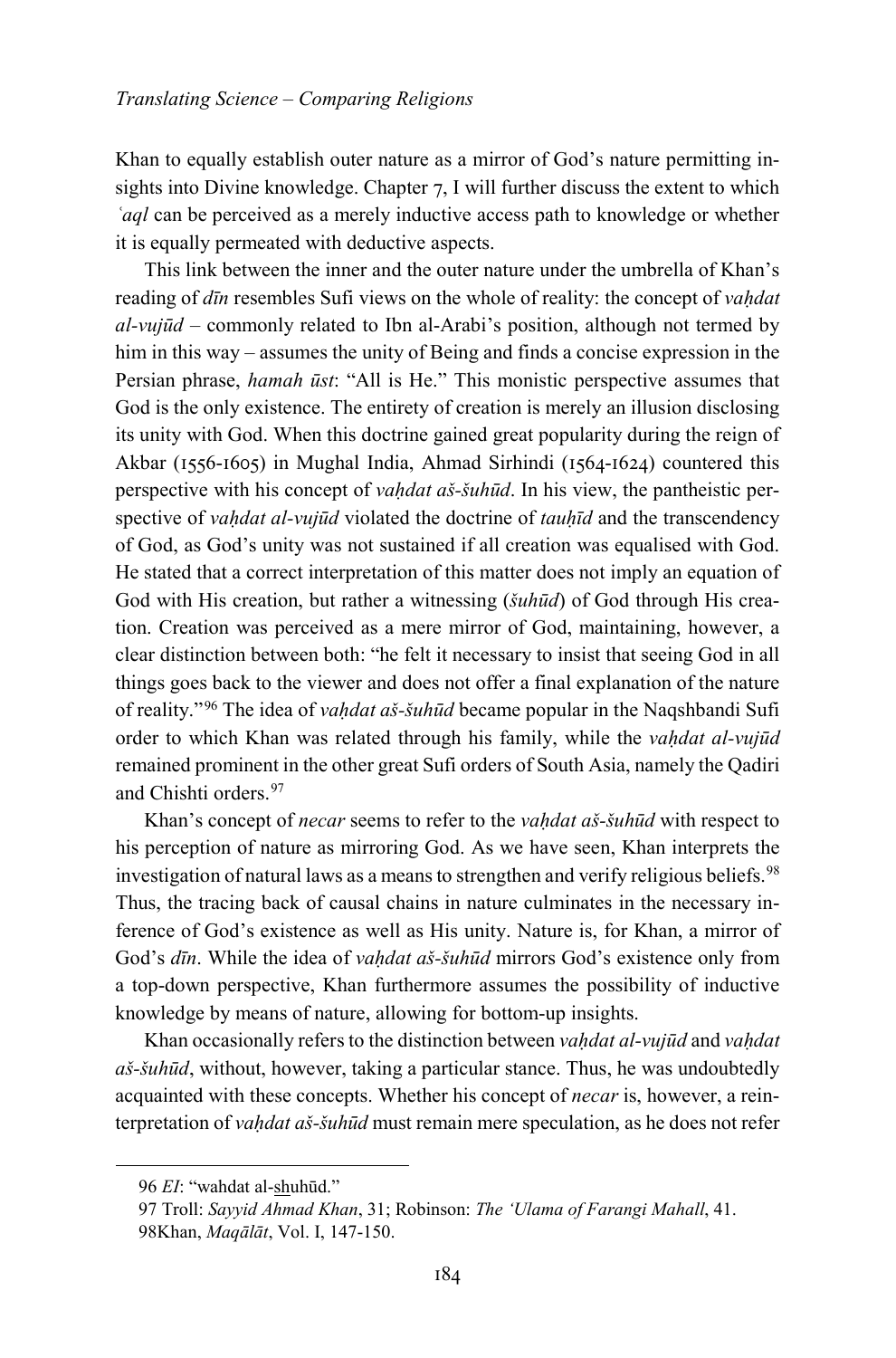to this progression in his elucidations on *necar* or *dīn*. Yet, resemblances cannot be denied.

## 4. Comparing Religions

I introduced the preceding discussion of the integration of science in Islam with Khan's acknowledgment of a universal standard allowing for the transcendence of mere, incommensurable opinions or beliefs. Perhaps this can be read as an estrangement from his own position, as expressed in his *Mohomedan Commentary*: his approach was rather apologetic and, as clarified previously in this study, Islam is presumed to be the single true religion. Conversely, Khan perceives Christianity and other religions to be mere adulterations of an originally divine message. In his last period, after the publication of his *Essays*, Khan realised that such an apologetic approach could not persuade others to abandon a counter-discourse, as two incommensurable ontologies inevitably clash. This is because both include an inherent truth claim which cannot be conveyed from one to the other ontology and nor can it be verified, as the arguments work only within their respective ontology. Mere beliefs and opinions thus collide without a means of verification.

Khan therefore argued for the acknowledgment of nature as a universal and 'natural' criterion to create a commensurability between otherwise incommensurable ontologies: only that religion which is in entire conformity with nature and reason can be identified as the single true faith. For Khan, religion, being equally the creation of God as nature, must fit in with natural dispositions of man and, thus, be rationally comprehensible from a scientific perspective as well. In order to test these requirements, Khan set out to translate Islamic concepts and practices into rational and scientific terms, as I have demonstrated using the example of his *Ad-Duʿāʾ va al-istijābah*. Khan expanded this project to a commentary on the Quran in his unfinished, seven-volume *Tafsīr al-Qurʾān* (1880-1904), wherein he aimed to present a rationalised interpretation.

In the following discussion, I will analyse Khan's claim that reason, nature, and science, taken together, constitute a neutral and universal criterion. I will discuss the principle of comparison in order to demonstrate its implications for Khan's claim of neutrality.

Khan presumes *dīn* as a universal concept that precedes the manifestation of its elements. When Khan extends *dīn* to a dual meaning as (1) an abstract, immaterial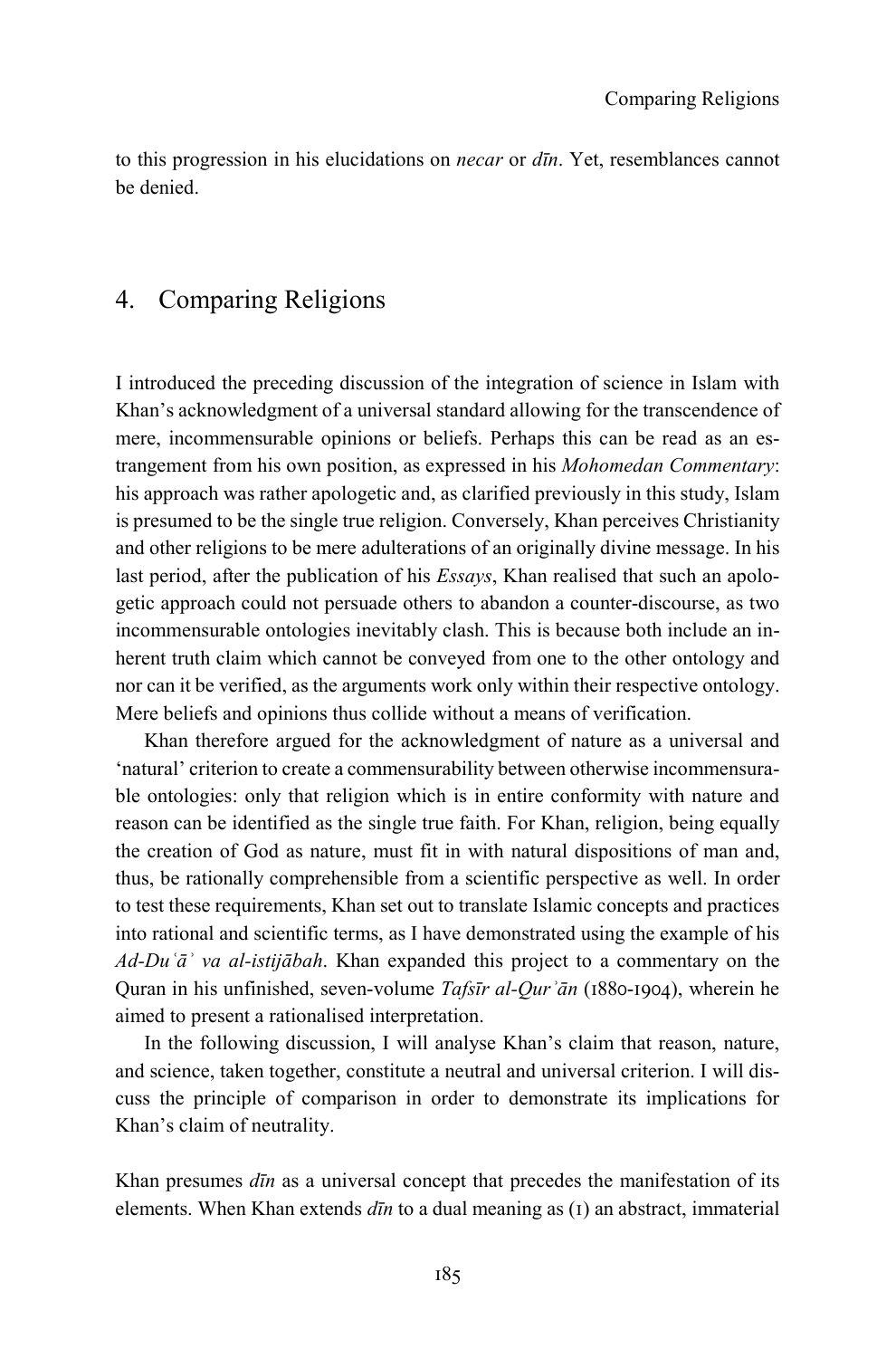concept of religion overarching the various messages (*shariat*) as well as (2) the material creation, he introduces nature as both a secondary sphere of knowledge and an additional aspect of *dīn*. Nature as well as its investigation through science become an essential part of Islamic piety. But, is *dīn*, in fact, a universal concept? Can it be observed as preceding its elements?

A closer look into the principles of Khan's *Tafsīr* raises doubts about his claim. From the  $12<sup>th</sup>$  century philosopher, Ibn Rushd, he adopts a principle of interpretation which implicitly negates the possibility of an inconsistency between the Quran and the observation of nature and its laws:

Ibn Rushd has established an extremely acceptable, reasonable and true rule. He says with full conviction that whatever can be proved with evidence but appears to contradict the religious law [*šar* <sup>7</sup>], this [i.e. the Quran] must be interpreted according to the principles of interpretation in Arabic  $[\dots]$ .<sup>[99](#page-29-0)</sup>

Khan presupposes the Quran as divine revelation while contradictions with nature are ascribed only to misinterpretations by men. Islam and the Quran are not examined on the allegedly neutral *tertium comparationis*, however. Their coherency is anticipated and inconsistency is negated in advance. Rather, Islam's inherent consistency with nature is generalised as a principle of interpretation. The *tertium comparationis* therefore loses its character of an objective point of reference and is instead integrated as a subcategory within Khan's terminology. Thus, *dīn* does not represent any prior truth by which religions are measured. It is inextricably linked to Islam, representing the presupposed truth.

As has been mentioned in the preceding chapter, Bergunder describes comparison as inevitably based on the fixation of a particular point of reference which is abstracted as a concept: he thus negates a universality of concepts. Concepts are rather perceived as a subsequent abstraction of a prototype. Only this abstraction defines a field of similar elements which can then be compared – however, always in relation to the prototype:

[T]he point of comparison usually has a privileged relationship to one of the two or more elements that are to be compared, and the other is predicated on that relationship. […] if the general term A', which serves as the point of comparison, is only an abstraction of element A, then A is the prototype for A'. Prior to the comparison, B (or C, D, etc.) must be declared similar to A via A' in order to make the compar-ison possible.<sup>[100](#page-29-1)</sup>

<span id="page-29-1"></span><span id="page-29-0"></span>1

<sup>99</sup> Ibid., Vol. III: 253.

<sup>100</sup> Bergunder: "Comparison in the Maelstrom of Historicity," 37.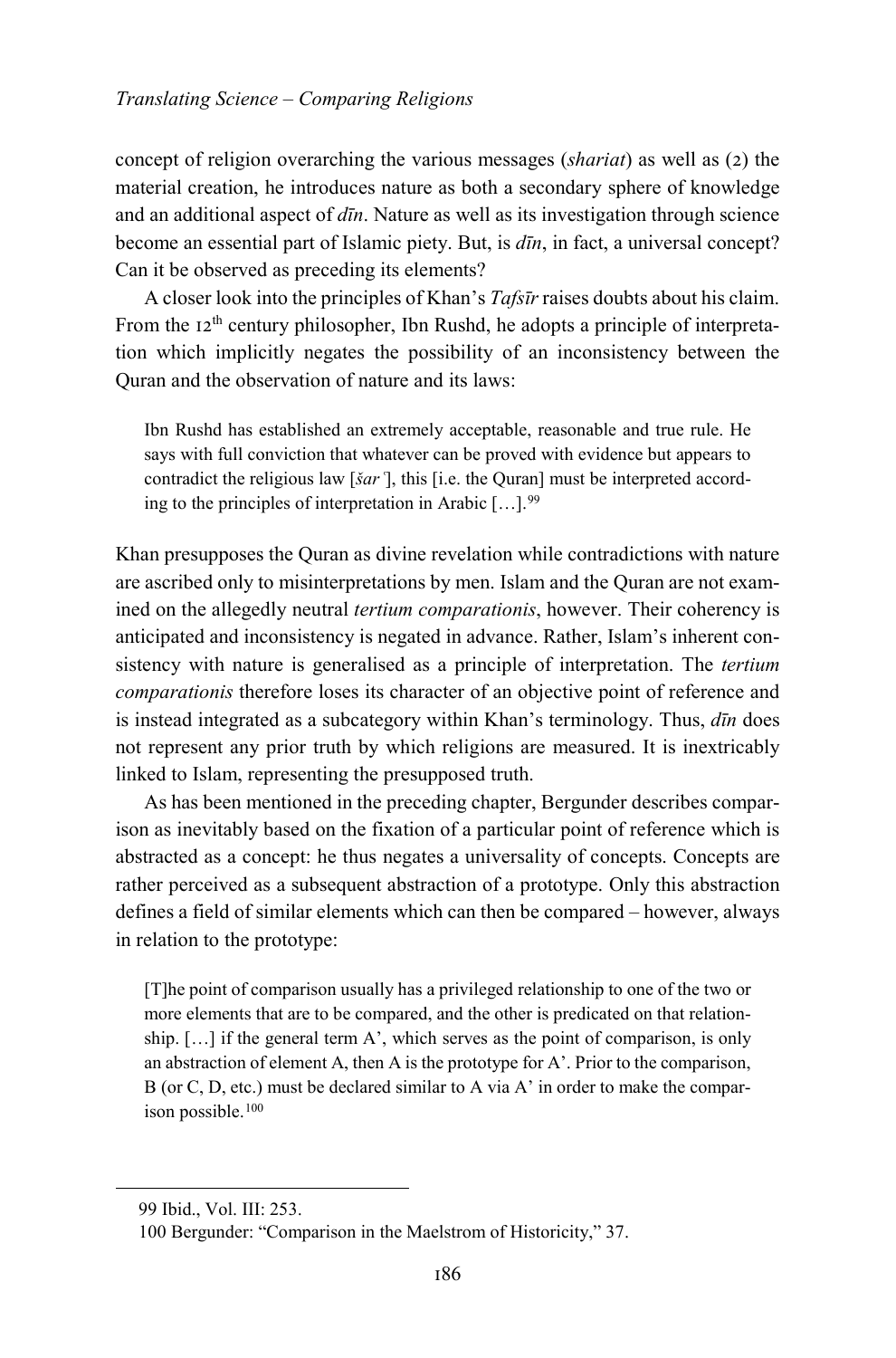The establishment of a field of similarity is perceived as a merely contingent link, which fundamentally depends on the choice of the particular point of comparison. This point of comparison is subsequently generalised in order to maintain the field of similarity via a general concept.

For Khan, though, *dīn* is both the generalised and universalised form of Islam. The abstract concept of *din* fundamentally depends on Islam as a point of reference. This approach covertly anticipates the search for the true religion and merely provides evidence for this uncontested claim by reinterpreting the Quran in a rationalised fashion, ruling out the mere possibility of an inconsistency between science/nature/reason and Islam. The argument is circular, as the assertion to be proved is inherently integrated in the approach.

Khan perceives nature and its investigation through science to be a mere subordinate category of the universal *dīn*, while Islam is presupposed as its prototype by principle of interpretation. The Quran is thus anticipated as divine revelation and Islam is indisputably presupposed as the single true religion. It is not that *dīn* constitutes Islam as its element, but that *dīn* is, in fact, defined through an abstraction of Islam. Islam is the prior category while *dīn* is its mere projection. The general concept of religion is therefore a derivative of Islam in Khan's model. The conception of *dīn* changes with the critique Khan aims to answer in his reinterpretation of Islam. Thus, in integrating science as a mere subordinate category, Khan can emphasise religion's consistency with science. Both spheres are linked through the umbrella category of *dīn* as two sides of the same coin. This guarantees religion's conformity with science.

This subordination and integration of the allegedly universal *tertium comparationis* problematises Khan's claim of establishing a neutral basis for the comparison of religions. In fact, Islam serves as the prototype for the definition of the general concept of religion. Science is integrated as an additional aspect of the conception of Islam. Other religions, however, are compared not on the basis of a neutral *tertium comparationis*, but rather on Khan's conception of religion (*dīn*), which, however, is merely a projection of Islam.

Halbfass describes a strategy very reminiscent of Khan's in "Neo-Hindu" reformist approaches, wherein "dharma [...] serve[s] as [translation] for, but also as [a device] of self-assertion against, the Western<sup>[101](#page-30-0)</sup> concepts of religion and philosophy."[102](#page-30-1) Hinduism therefore becomes the point of departure for a transformed notion of religion. *Dīn* or *dharam*, pretending to be mere translations or equivalents to religion, put forwards a notion of religion extrapolated respectively from Islam or Hinduism. On the example of Vivekananda, Halbfass thus states:

<span id="page-30-1"></span><span id="page-30-0"></span>1

<sup>101</sup> Cf. Chapter 2 for a problematisation of Halbfass's terminology.

<sup>102</sup> Halbfass: *India and Europe*, 219.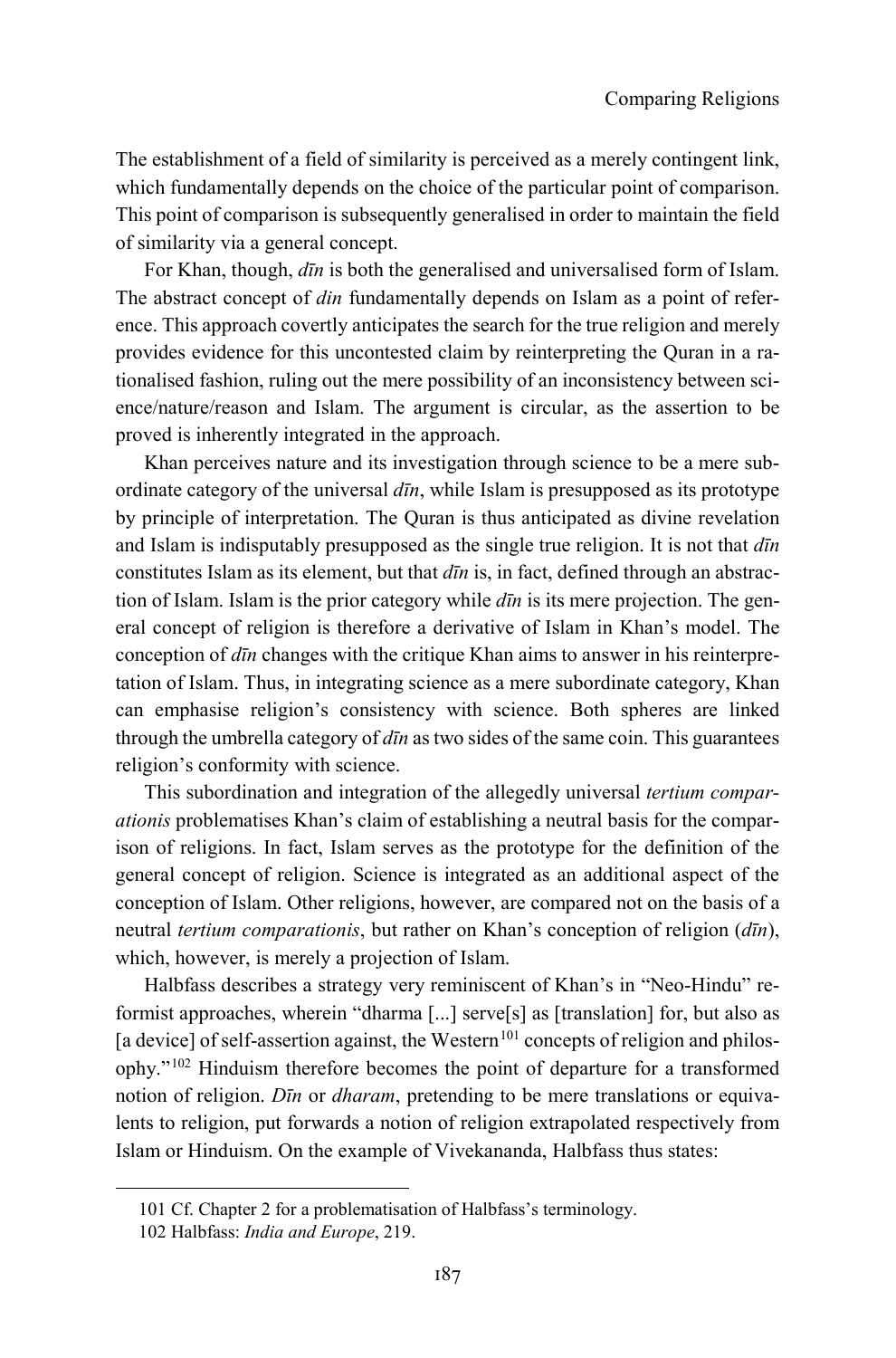Vivekananda preaches universal tolerance and openness, the harmony of the religions, and the synthesis of East and West. Yet at the same time, he finds in this program the essential confirmation and fulfillment of his own tradition – of the Hinduism identified with the Vedānta – which he considers to be not just a particular religion, but rather religion per se. $103$ 

The particular religion of Hinduism is thus elevated as a touchstone of the abstract concept of the universal *dharma*. In a similar vein, Harder describes Bankim's approach in presenting the superiority of Hinduism:

Baṅkim's approach was, to put it in another way, caught up between two different procedures, an inductive and a deductive one: the results to be inferred from the text could also be deduced from various preconceptions regarding essential Hinduism; his *dharma* is an *a priori* construction. Baṅkim was in the contradictory situation that while moving towards a goal or a *demonstrandum*, he had to claim that this goal had already been reached long ago, i.e. that it was already a *demonstratum*. [104](#page-31-1)

The appropriated concept of religion, be it that which is seen in *dīn* or *dharma*, allows for an extrapolation of the respective, particular religion. That said, it is entangled with the concept of religion to which the particular author was confronting through European critique. The critique is therefore projected in an inverse vein upon one's own tradition, culminating in a reinterpretation that serves as a response to counter and refute the critique. In the second step, this reinterpretation is extrapolated as a universal concept of religion, and as a result of the adaption of the inversed critique, *dīn* and *dharma* respectively occupy crucial elements of the critics' concepts of religion, but link it to their particular traditions.

# Conclusion

<span id="page-31-1"></span><span id="page-31-0"></span>1

In this chapter, we see that an increasing inclination towards nature, science, and reason can be observed in the subsequent periods of Khan's work. Due to a British exertion of influence in educational institutions in North India, particularly at the Delhi College, European science discourse gradually gained importance in the mid-19<sup>th</sup> century. In addition to its educational efforts, the college furthermore supported the publication of periodicals, aiming at a broader dissemination of science.

<sup>103</sup> Vivekananda as quoted by Halbfass: *India and Europe*, 238.

<sup>104</sup> Harder: *Bankimchandra Chattopadhyay's Śrīmadbhagabadgītā*, 238.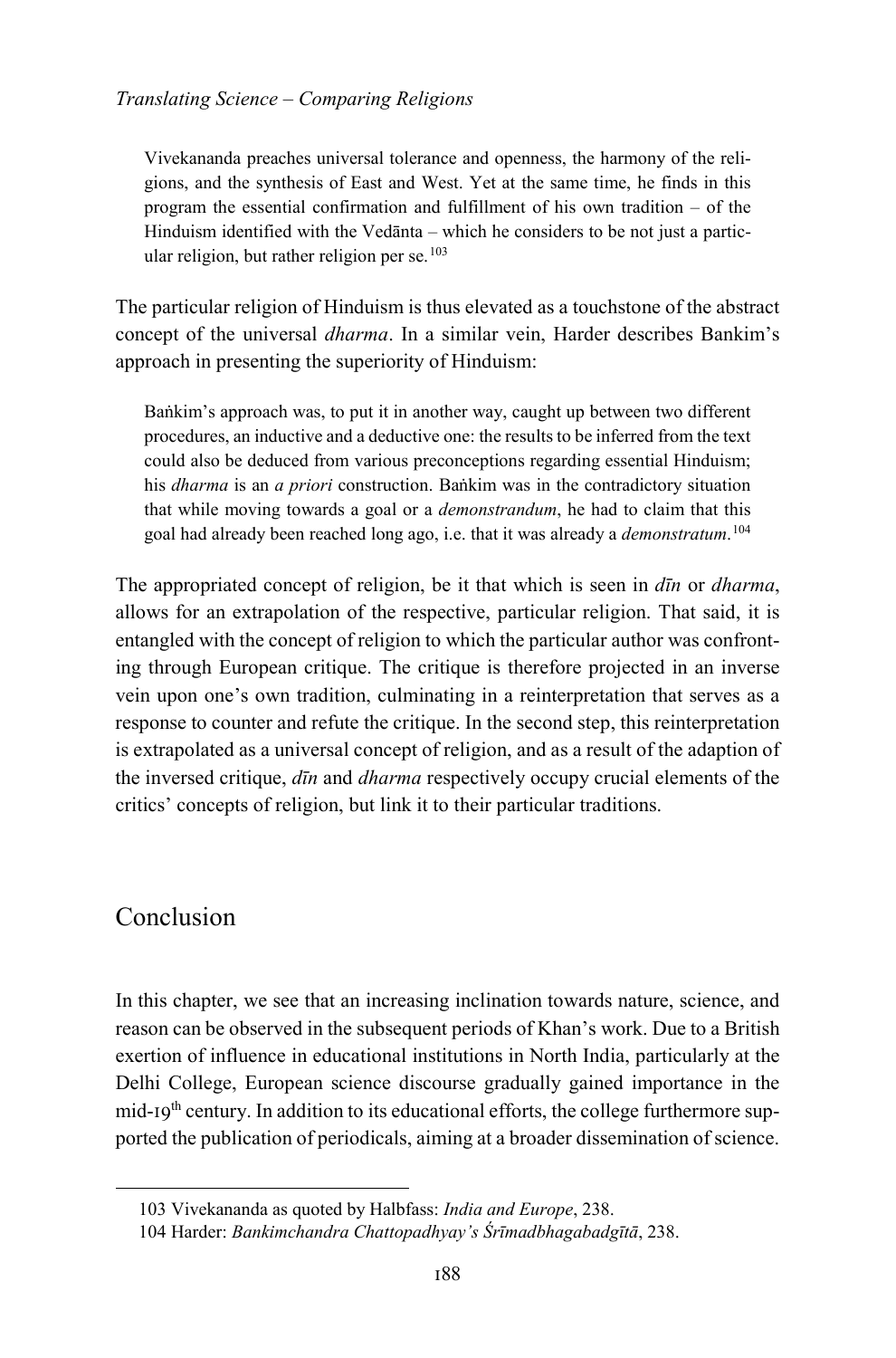Due to his familial background, Khan showed a keen interest in technical and scientific issues, even from his earliest writings. However, with his *Mohomedan Commentary*, Khan reflects upon the impact of European science on matters of theology. Khan not only substitutes his Ptolemean perspective for the Copernican, but also finds it necessary to reject the conflict thesis between science and religion as a side effect of this shift. Initially only confronted with a contradiction of the Bible with this shifted worldview, Khan gradually developed an interpretative approach – first to the Bible and subsequently also to the Quran. While, in his *Essays*, this interpretative approach was primarily based on critical historiography, his subsequent texts show an increasing emphasis on nature, science, and reason. This approach is backed up by a reference to the tradition of natural religion, which he came to know through Pratt's *Scripture and Science not at Variance*.

Khan further distinguishes between the Work and Word of God, which cannot contradict each other, for both are the creation of God: any apparent contradiction can be traced back to a misreading of scripture. The latter is thus opened to interpretation, transcending its fixation to a verbatim reading. He distinguishes between two spheres, the Work and Word of God, nature and divine message, which are nonetheless conjoined under the umbrella of *dīn*. The latter experiences a tremendous extension of meaning in the course of his writings. While the *dīn* of Khan's *Mohomedan Commentary* is conceived of as the single, abstract religion which found its expression in various prophetic laws, his later texts invest *dīn* with a second meaning: nature is integrated as another aspect of *dīn*. Nature and science, and reason along with them, are incorporated as another sphere of knowledge and aid in the affirmation of religious beliefs. Science is sacralised as another access path to the knowledge of divine creation, while religion, i.e. the Word of God, is rationalised, as it has to relate to science in order to demonstrate its conformity with nature, the Work of God.

By means of a concealed process of equating the English term nature with the Urdu/Arabic *fitrat*, Khan projects this terminological integration onto the Ouran and thus identify science as purely Islamic (*ṭheṭ Islām*). The emphasis on natural religion and the conflation of the distinct spheres of science and religion under the shared umbrella of *dīn* also enable Khan to link Islam with the discourse of science, reinforcing it as pure Islam. The interpretation of the Quran becomes fluent and has to adapt to recent results of science.

On this basis, Khan develops an approach for the comparison of religions in his *Lakcar āf Islām.* After concluding that an apologetic approach cannot convince an opponent, as opinions and beliefs in separate ontologies are incommensurable, he transcends these ontological limitations though a comparative approach with a universal criterion: nature. In order to establish commensurability and identify the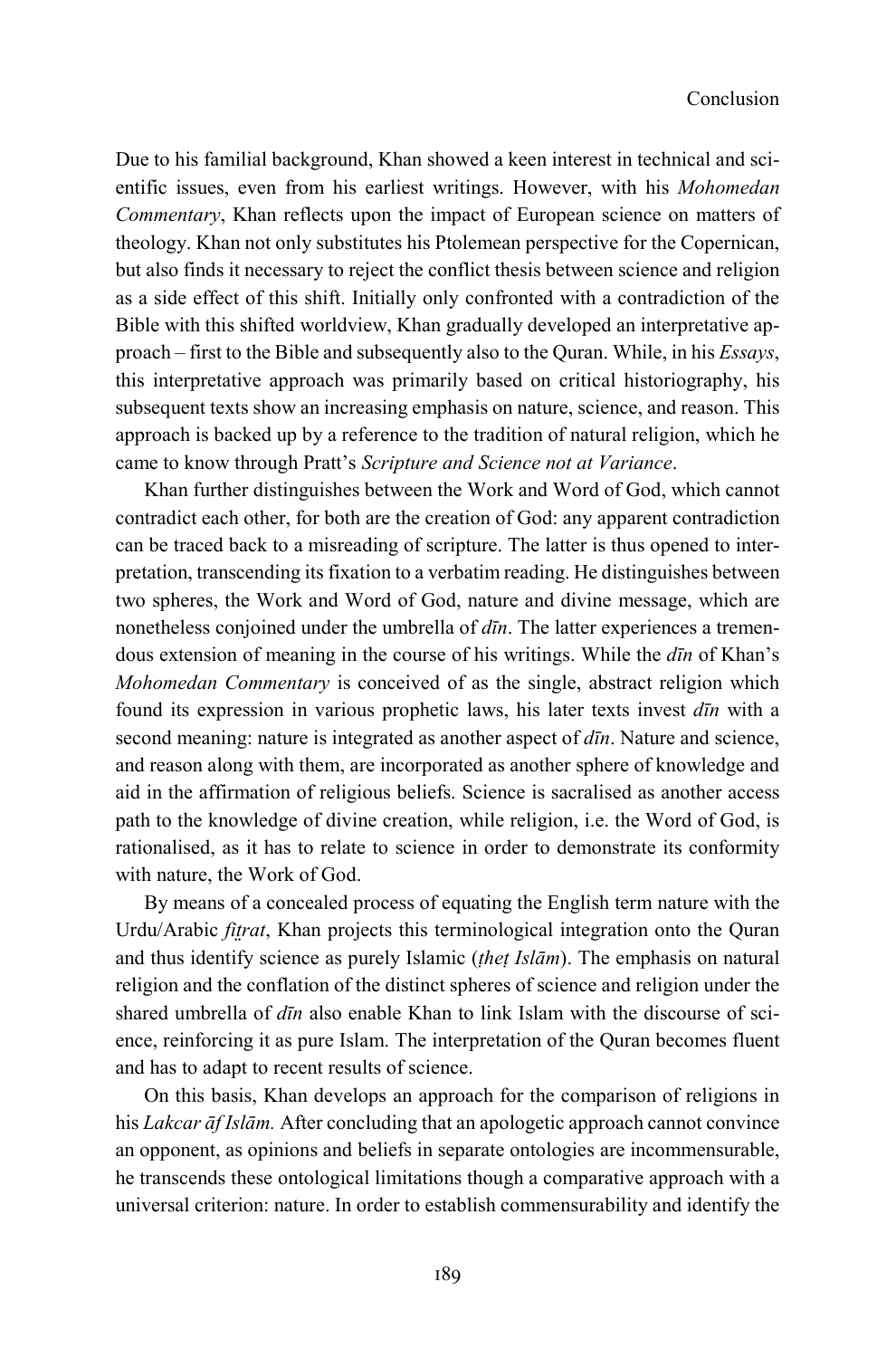single true religion standing in full conformity with nature and science, he translates Islamic theology in rational terms. Thus rationalised, religion is deprived of supernatural claims. It has to argue on the same rational basis as science.

Khan thus attempts to establish an objective meta-level approach through nature and science. That said, his interpretation of the Quran nonetheless raises questions about his claim of the neutrality and universality of his criterion, for conformity between the Quran and science is anticipated as per the principle. The Quran is presupposed as the truly divine message, while Islam is indisputably presumed to be the single true religion. The apparently prior category of *dīn* is revealed as a projection of the prototype of Islam, and the apparently neutral criterion, nature, is integrated as its mere subcategory. Khan's meta-level of comparison therefore turns out to be an inherent presupposition of Islam.

In establishing Islam as *dīn*'s prototype, Khan presents a transformed and reinterpreted concept of religion, as well as science, for he acknowledges crucial aspects of both discourses. While he haltingly accepts science and religion as distinct types of knowledge, the latter is restricted first and foremost to moral issues, thus the two spheres do not clash.<sup>[105](#page-33-0)</sup> Thus, Khan does not accept the thesis of conflict, which he evades through his roach to natural religion, namely through his overarching concept of *dīn*.

In his analysis of Ambedkar's interpretation of Buddhism, Martin Fuchs describes a similar process of translation with the concept of *third idiom*:

The participants undertake what can be called a "translation" of their claims and concerns into a new or "third idiom", which ideally is not owned by any one side and may even have previously been out of use or unfamiliar to the sides concerned, but which at the same time seems accessible for both sides. The idea of a third idiom is to overrule and replace the prevalent dominant language or ideology, using as an alternative platform not one's own local idiom but an idiom that transcends the two conflicted sides or discourses and provides space for both.<sup>[106](#page-33-1)</sup>

The *third idiom* is a language that allows one to create commensurability without entirely adopting the dominant discourse. Likewise, Khan adapts prior theological discourse on natural religion and integrates it into Islam in order to create a link with science. The dominant discourse is acknowledged, without, however, entirely adopting its inherent implications. The concept of religion Khan proposes through his *dīn* is a tremendous transformation of the discourses he was confronted with

<span id="page-33-0"></span><sup>105</sup> Bergunder: "'Religion' and 'Science' within a Global Religious History," *Aries – Journal for the Study of Western Esotericism* 16 (2016): 113f.

<span id="page-33-1"></span><sup>106</sup> Martin Fuchs: "Reaching Out, or, Nobody Exists in one Context Only: Society as Translation," *Translation Studies* 2, no. 1 (2009): 30f.